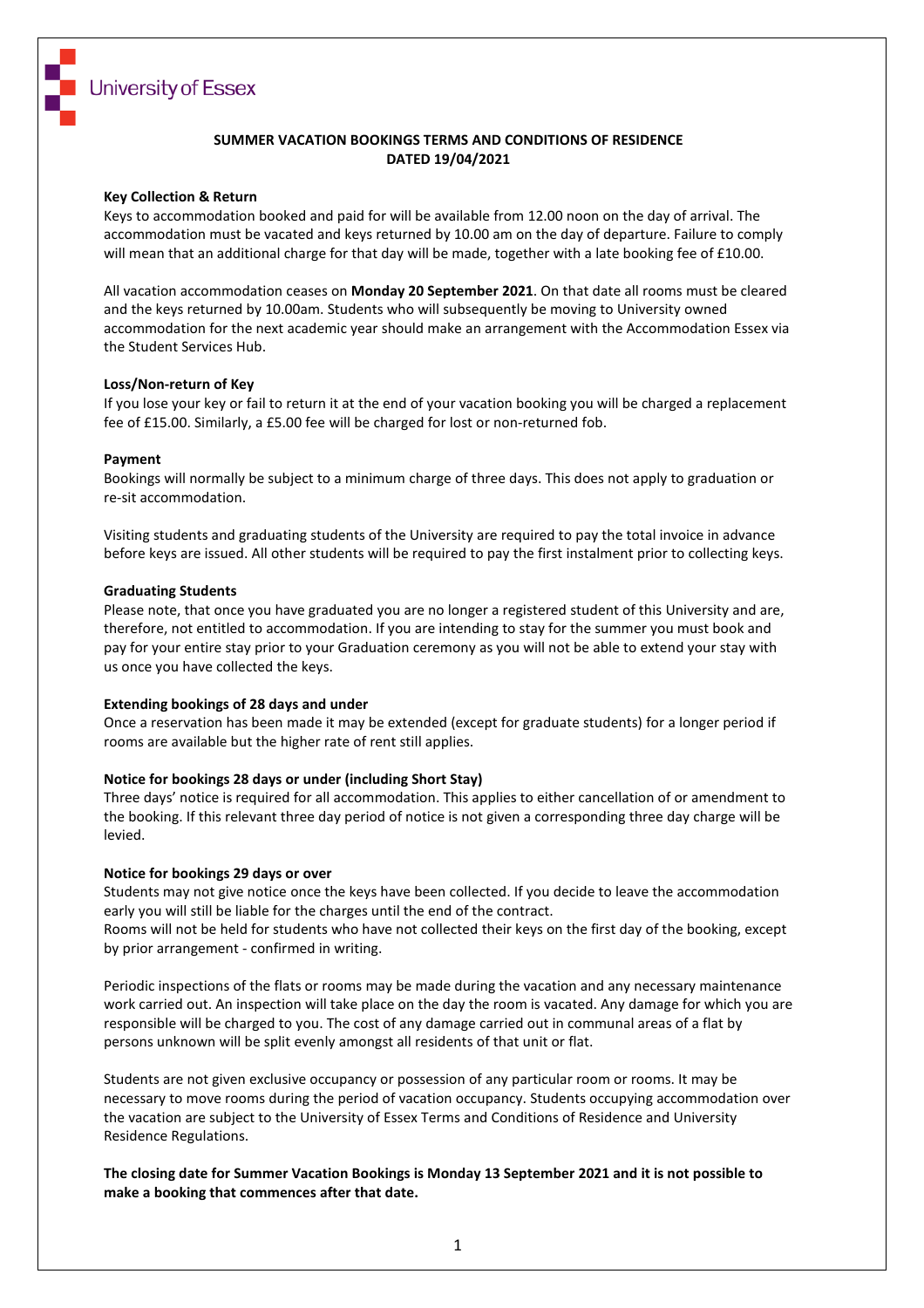### **THE UNIVERSITY OF ESSEX**

### **STANDARD TERMS AND CONDITIONS OF RESIDENCE DATED 22/07/2020**

#### **1. DEFINITIONS AND INTERPRETATION**

#### **1.1 Definitions**

In these terms and conditions, the words and expressions shown in bold print have the meaning given next to them:

"Accommodation" means a bed-space, study bedroom, studio or self-contained apartment in the Building, of the type specified in the Offer, which we will allocate to you. "Accommodation" includesthe accommodation which you will occupy at the start of your stay, and any other bed-space, study bedroom, studio or self-contained apartment that we may allow you to occupy from time to time.

**"Accommodation Fees"** means the amount specified in the Offer as the fees you have to pay us for occupation of the Accommodation. They are payable in advance in the instalments and on the Payment Dates specified in the Offer.

**"Applicable Terms"** means the Offer and applicable terms referred to in the Offer; these terms and conditions; and the Code of Student Conduct Regulations. The Offer and your contract with us incorporate all the Applicable Terms.

**"Building"** means the building where the Accommodation issituated and (where the context allows) any of the University's buildings.

**"Contents"** meansfixtures, fittings, furniture equipment, Keys, passes and other items belonging to the University. The Welcome book will provide information on the typical contents found in each room based on accommodation type. A list of approximate costs of replacement of such items in case of damage can be found here [https://www1.essex.ac.uk/accommodation/support/inventories.aspx.](https://www1.essex.ac.uk/accommodation/support/inventories.aspx) The University does not provide bedding, crockery or utensils.

**"Flat"** means a flat in the Building shared by several occupiers.

**"Insured Risks"** means the risk of fire and such other risks as the University may decide to insure against. A summary of the University's insurance policy is available from the University on request.

**"Keys"**means keys, access cards, fobs and any other devices provided by the University for gaining access to the Accommodation.

**"Conduct Regulations"** means those regulations incorporated in the University's Code of Student Conduct (which can be viewed on the University's website) and incorporated in the University's statutes and bylaws for the time being in force.

**"Offer"** means the offer of Accommodation made by the University and accepted by you.

**"Payment Dates"** means the datesfor paying the instalments of Accommodation Fees, set out in the Offer **"Period of Stay"** means the period(s) specified in the Offer, during which you will be entitled to occupy the Accommodation.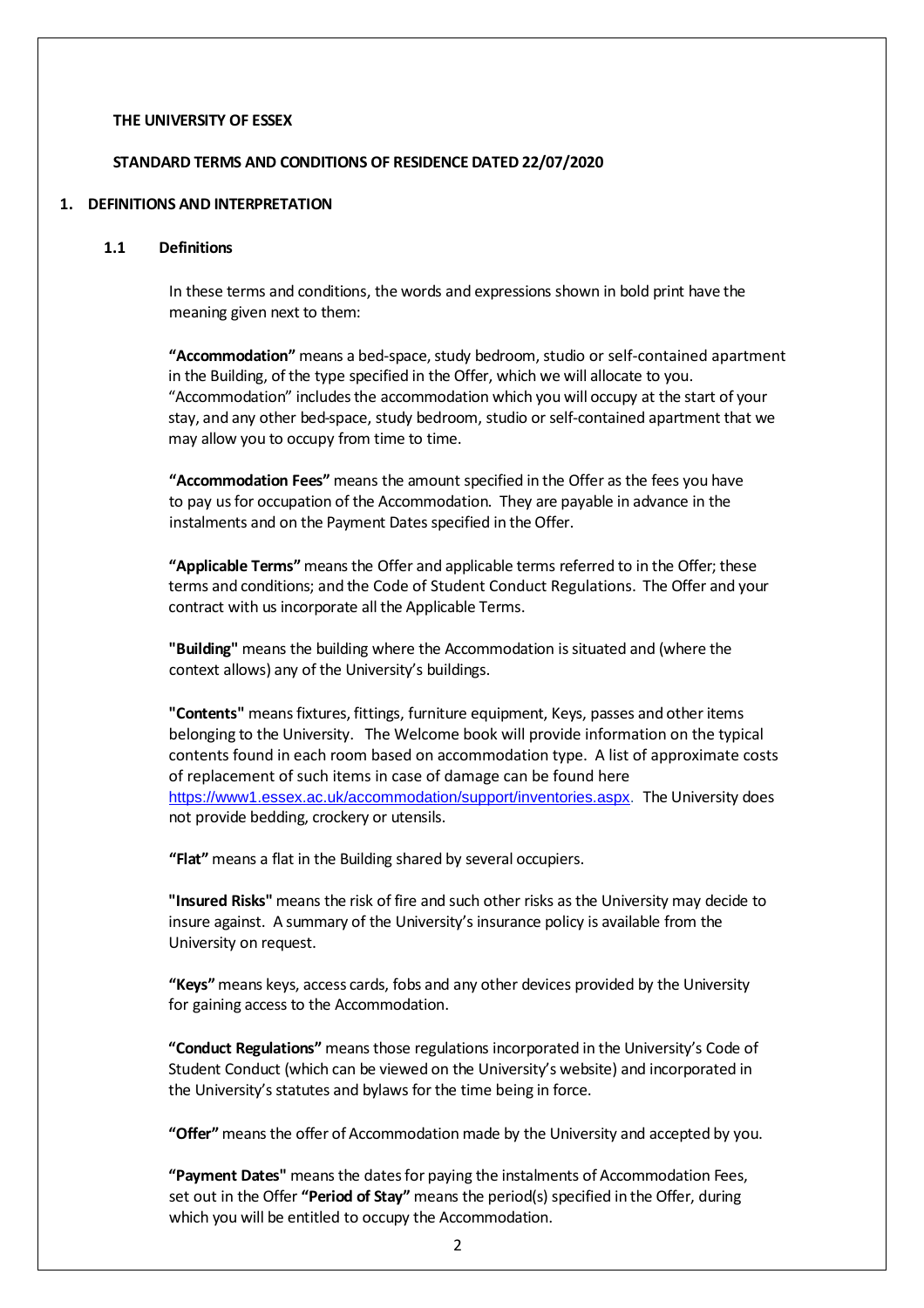**"Student"** means the student named in the Offer.

**"Shared Areas"** means those parts of the Building or a Flat that are designated for the shared use of the occupiers (for example kitchens, common rooms, laundry rooms, bin stores, corridors, staircases, landings and outdoor areas).

"**University**" means the University of Essex and its authorised agents. The University's address for all purposes in connection with your accommodation contract (including the service of legal proceedings on the University) is University of Essex, Wivenhoe Park, Colchester, CO4 3SQ. Where the context allows, "University" includes all buildings belonging to the University and not just the building we refer to in the Offer.

**"We", "us", "our"** refer to the University.

**"Written"** and **"writing"** include communications by fax or e-mail to the intended recipient's last-known fax number or e-mail address.

**"You", "your", "yours"** refer to the Student.

## **1.2 Interpretation**

- 1.2.1 In these terms and conditions, unlessthe context requires otherwise, any reference to:
	- (a) a clause isto a clause of these terms and conditions;
	- (b) a statute or other statutory provision made under any statute includes any consolidation, re-enactment, modification or replacement of the same, and statute or statutory provision of which it is a consolidation, re-enactment or replacement and any subordinate legislation or Regulations in force under any of the same from time to time;
	- (c) a Regulation or other provision made under the University's statutes and bylaws referred to in this Agreement includes any consolidation, reenactment, modification or replacement of that Regulation or other provision so made for the time being in force;
	- (d) the masculine, feminine or neutral gender includes the other genders, references to the singular include the plural, and vice versa, and references to persons include organisations;
	- (e) the Building, the Flat or the Accommodation includes any part of that Building or Flat (including the Accommodation), or any part of the Accommodation and Contents in the Building.
- 1.2.2 The words and expressions defined in these terms and conditions shall have the same meanings where they occur in any Applicable Terms.
- 1.2.3 An obligation on the Student not to do an act or thing includes an obligation not to permit that act or thing being done and an obligation to ensure that your invited visitors (including Permitted Occupiers) do not do that act or thing.
- 1.2.4 Where these terms and conditions give a list of examples, the list is given as an illustration and is not an exhaustive list. Words such as "includes" or "including" do not limit the meaning of a clause.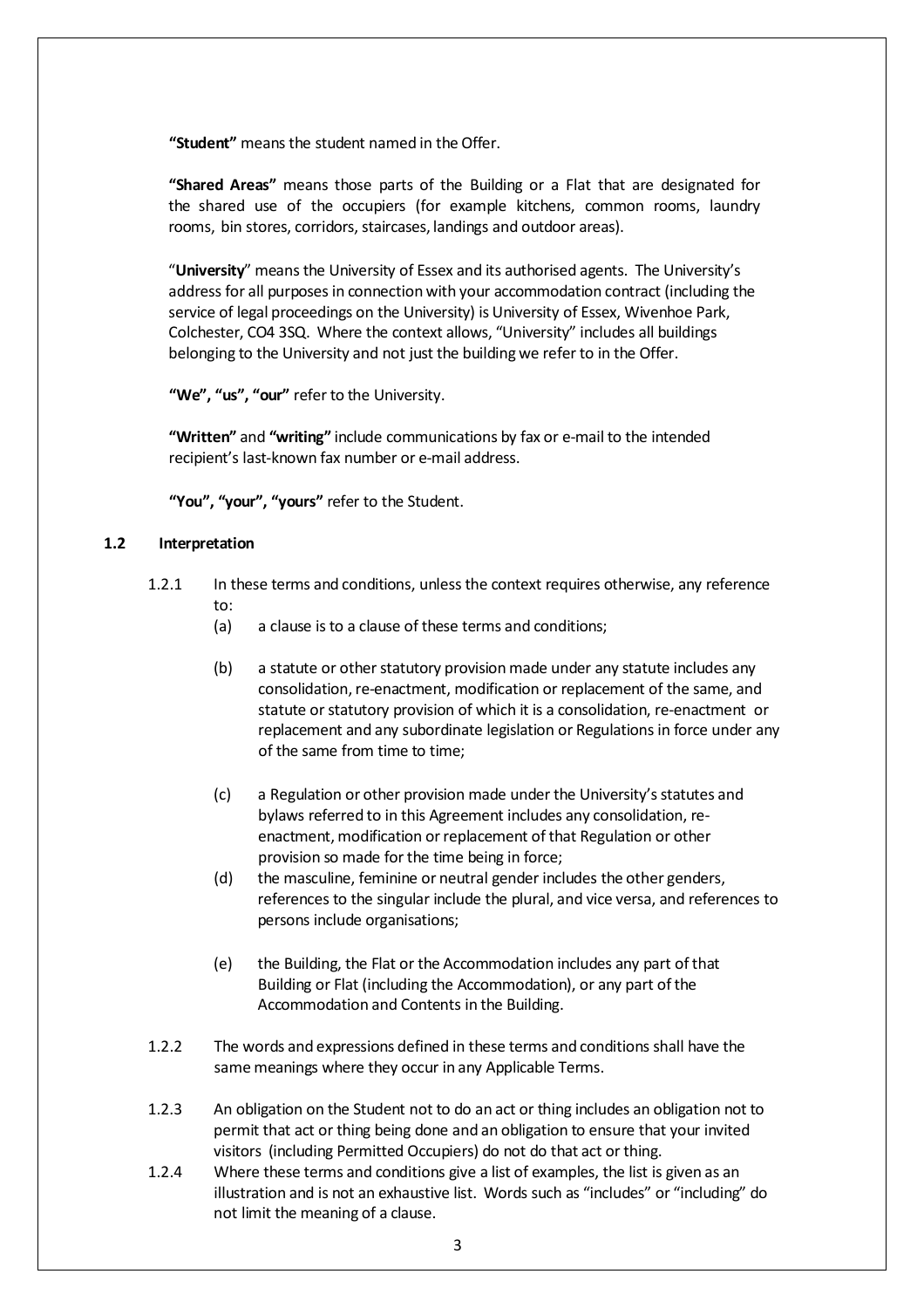- 1.2.5 Allsums in the Offer and in these terms and conditions are shown exclusive of any applicable VAT.
- 1.2.6 A "day" is a calendar day, and includes weekends and bank holidays. A "working day" does not include weekends, bank holidays or customary holidays.
- 1.2.7 If a court judges any part of the Applicable Terms to be void or for any other reason unenforceable then those parts shall be deemed to be deleted and shall not apply to the contract we have with you. The remaining parts of the Applicable Terms shall continue to apply.
- 1.2.8 Any rights or powers reserved to the University in these terms and conditions may be exercised by any person authorised by the University.

# **2. AGREEMENT**

- 2.1 When the booking processis complete, a legally binding agreement (also known as a contract) will be formed. The contract will be between (1) the University (us) and (2) the Student (you). **Once your contract has been formed, it may only be ended as set out in these terms and conditions**. The booking process is completed when we receive your acceptance of the Offer, whether this is through the on-line booking system or some other means.
- <span id="page-3-0"></span>2.2 The contract will consist of (a) the Offer; (b) these terms and conditions; (c) Code of Student Conduct(see [https://www.essex.ac.uk/governance/regulations\)](https://www.essex.ac.uk/governance/regulations) (d) the terms of a block insurance policy (see [www.endsleigh.co.uk\)](http://www.endsleigh.co.uk/) and (e) the terms and conditions applicable to the telecommunications services provided by Glide (see [http://my.studentcom.co.uk/terms-and](http://my.studentcom.co.uk/terms-and-conditions)[conditions\)](http://my.studentcom.co.uk/terms-and-conditions) or (f) for students at The Maltings, terms and conditions applicable to the telecommunications services provided by Ask4 (see [http://files.ask4.com/terms-of](http://files.ask4.com/terms-of-use/ask4-student-terms.pdf)[use/ask4-student-terms.pdf\)](http://files.ask4.com/terms-of-use/ask4-student-terms.pdf)
- 2.3 The documents listed in clause [2.2](#page-3-0) will constitute the entire agreement between the parties. If any variation to these documents is agreed, we will confirm the variation to you in writing.
- 2.4 When the contract is formed, we agree to provide the Accommodation to you during the Period of Stay, we agree to comply with our obligations in these terms and conditions and those that are imposed on us by law. In return you agree to comply with your obligations in these terms and conditions, and those that are imposed on you by law, throughout the Period of Stay.
- <span id="page-3-1"></span>2.5 Your contract is personal to you. You are not entitled to transfer your contract to anyone else or to allow someone else to live in the Accommodation, except as expressly permitted by these terms and conditions.
- 2.6 The Accommodation includes the following:
	- 2.6.1 the right to use the Contents in the Accommodation fortheir intended purpose;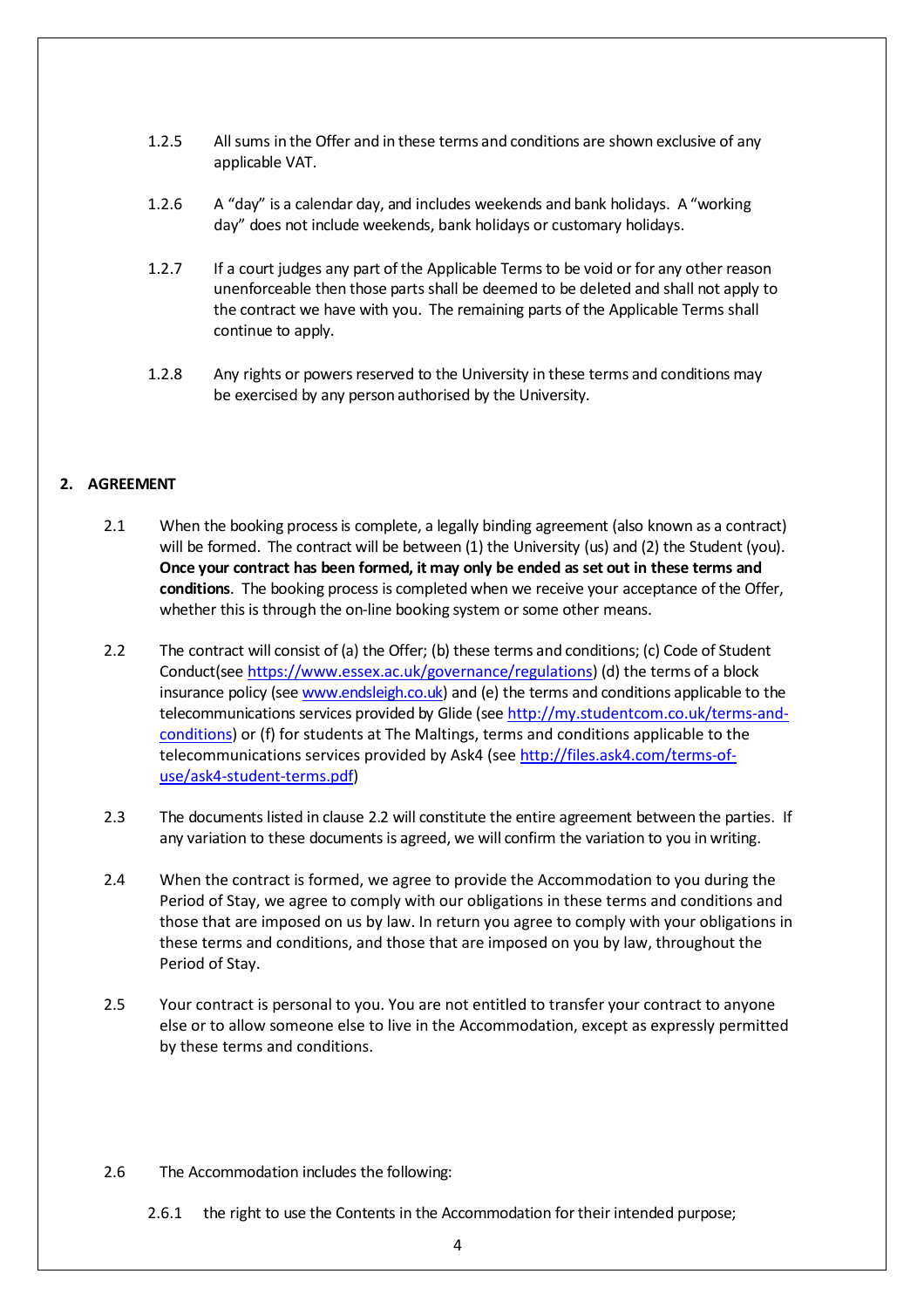- 2.6.2 the right (jointly with other residents) to use the Shared Areas allocated to the Accommodation and the Contents in those Shared Areas for their intended purpose;
- <span id="page-4-0"></span>2.6.3 heating, lighting, water and power supply to the Shared Areas;
- 2.6.4 heating, lighting, water and power supply to the Accommodation up to the amount typically used in comparable accommodation (but you must pay us for any consumption which we reasonably consider to be excessive);
- 2.6.5 insurance of the Building and its Contents;
- 2.6.6 a basic level of insurance cover for your personal belongings (more details available at [https://www.endsleigh.co.uk/personal/student-insurance\)](https://www.endsleigh.co.uk/personal/student-insurance);
- 2.6.7 reasonable cleaning of the Shared Areas(but residents are liable to pay for additional cleaning if their mess is excessive);
- 2.6.8 for residents at North Campus, South Campus, The Meadows, The Quays or The Copse; internet television, and soft phone is through Glide (further details on [https://www.essex.ac.uk/life/accommodation/living-on-campus;](https://www.essex.ac.uk/life/accommodation/living-on-campus) For residents at The Maltings, internet, television, and soft phone through Ask4 (further details on [https://support.ask4.com/\)](https://support.ask4.com/);
- 2.6.9 You must pay us any amounts due for extra cleaning or high utility consumption within 14 days of us notifying you of the charge.
- 2.7 The Accommodation does not include the following:
	- 2.7.1 payment for use of the laundry (machines are coin/card-operated); or
	- 2.7.2 license for television (including internet provider television) used in the Accommodation.
- 2.8 If a person takes occupation without completing the booking process, they shall be deemed to occupy on the basis of these terms and conditions. They shall be liable to pay the Accommodation Fees normally applicable to the Accommodation (and any additional payments due under these terms and conditionsfrom the time they begin occupation up to the end of the standard period for which rooms of that type were offered).
- 2.9 Accommodation is available up until 10am at the end ofthe Period of Stay. Accommodation may be available following the end of the Period of Stay, but you must apply for it separately. There is no guarantee that we will be able to offer you accommodation at the end of your Period of Stay.

### **3. STUDENT'S OBLIGATIONS**

#### **3.1 Financial obligations**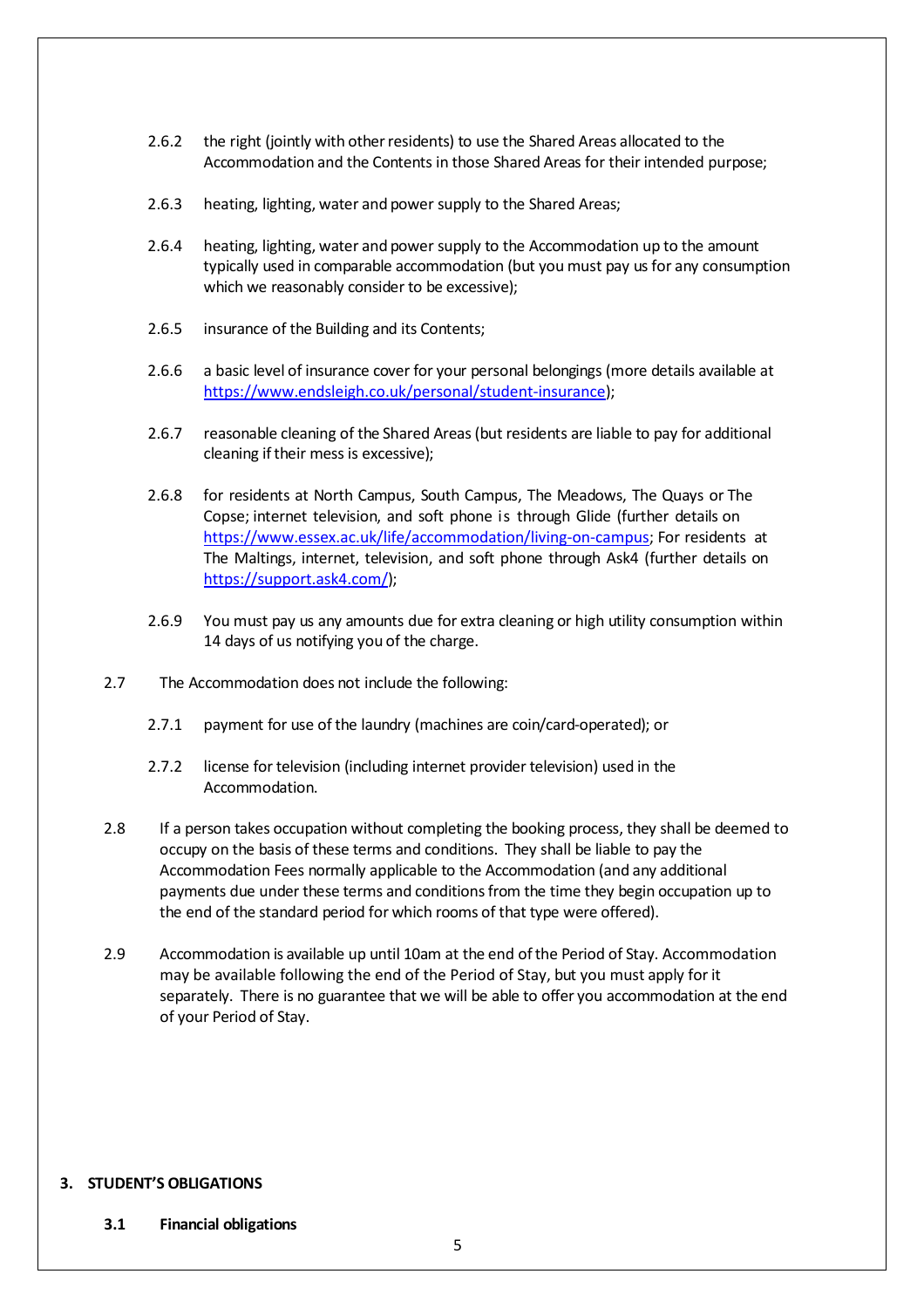You must pay the Accommodation Fees to us either:

- (a) in full on or before the first day of the Period of Stay; or
- (b) in the instalments specified in the Offer, on the Payment Dates.
- 3.1.1 Details of how you can pay your Accommodation Fees are given at [https://www1.essex.ac.uk/accommodation/payments/default.aspx.](http://www.essex.ac.uk/accommodation/payments/default.aspx)
- 3.1.2 Accommodation Fees are payable "in advance". This means that if your contract ends between one Payment Date and the next, or if you paid the Accommodation Fees in full before the start of your Period of Stay, any refund of pre-paid Accommodation Fees will be at our discretion.
- 3.1.3 Within 14 days of us writing to inform you of the amount, you must pay us:
	- (a) all the costs we reasonably incur in enforcing your obligations, or arising from a breach of them;
	- (b) charges for excessive cleaning or utility consumption (see clause [2.6.9](#page-3-1));
	- (c) the reasonable costs properly incurred by the University in preparing for and/or taking enforcement action against you if you fail to comply with these terms and conditions;
	- (d) any interest accrued if any of your accommodation rent is more than 14 days overdue. Interest will be charged at 3% above the Bank of England Base Rate;
	- (e) the reasonable costs we incur in reinstating the Accommodation and its Contents to the condition they were in when you were given the keysif you do not care for them as required by these terms and conditions;
	- (f) a fair proportion of the reasonable costs we incur in reinstating the Shared Areas in your Building or Flat, and their Contents, to the condition they were in when you were given the Keys if the occupiers entitled to use them do not care for them as required by these terms and conditions and we cannot (after making a reasonable attempt) identify the culprit(s);
	- (g) the cost to make good any financial loss suffered by the University if we have to arrange for work to be carried out at the Building as a result of your (or the occupiers') failure to comply with these terms and conditions;
	- (h) the cost of replacing Keysif you lose them or fail to return them to the University at the end of your stay and, if reasonably necessary, the cost of changing the locks (but youwill not have to pay if you are the victim of a crime as long as you give a copy of the security or police report to the Accommodation Office) and/or the cost of re-programming the fob entry system if we discover that you disclosed the combination number to someone else;
	- (i) all costs and expenses we incur in defending orsettling any claim brought by a third party as a result of your actions or negligence and any compensation reasonably paid or ordered to be paid to a claimant (this includes any charges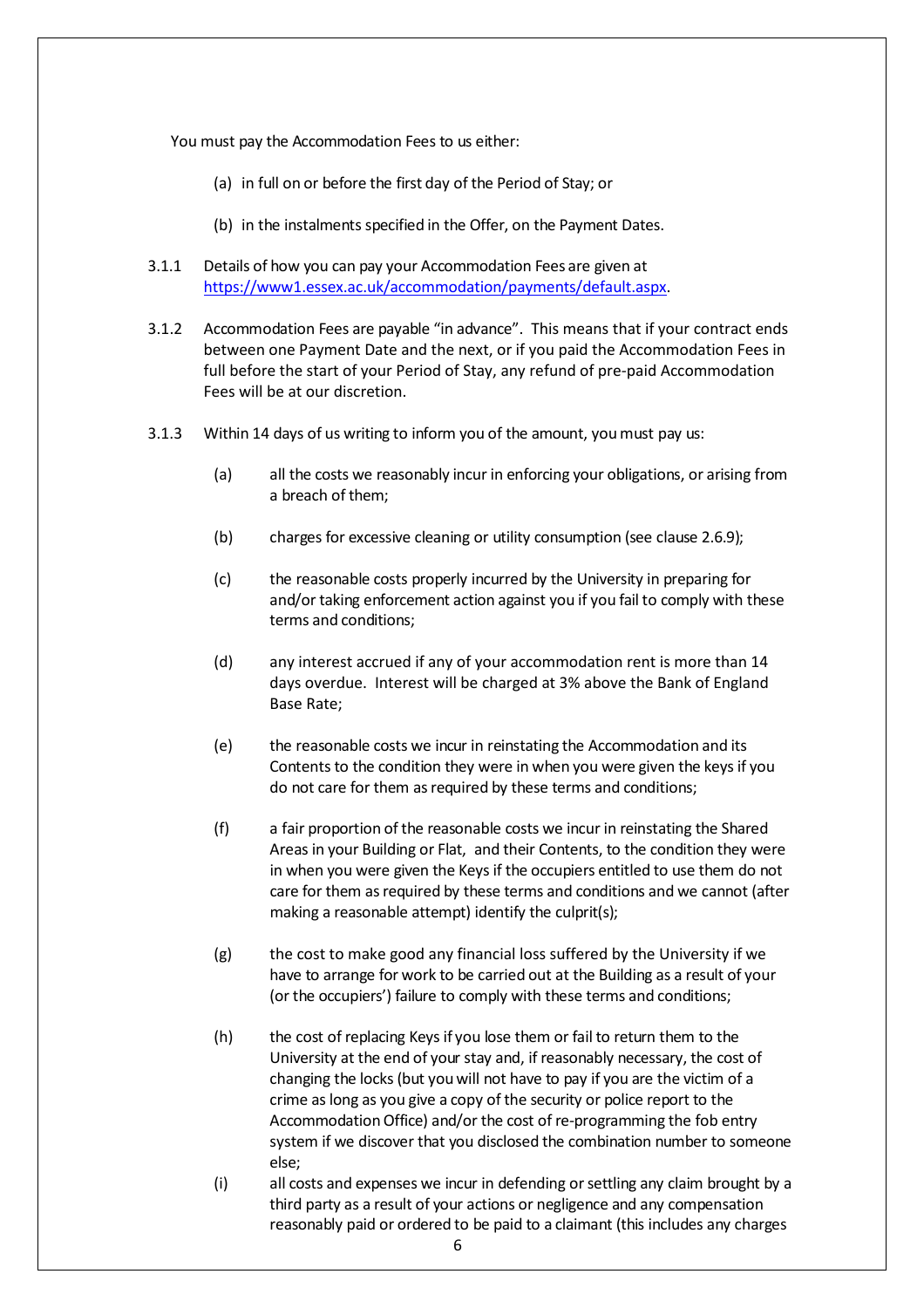made by emergency services as a result of false alarms) and a fair proportion of the costs and expenses we incur if the claim relates to the Shared Areasin your Building or Flat, or their Contents if we cannot (after making a reasonable attempt) identify the culprit(s);

- (j) compensation and all costs and expenses for damage or losses sustained by the University as a result of any act or neglect of your invited visitors;
- (k) the cost of supplying electricity gas water and/or internet services over and above the amount typically used in comparable accommodation (this may be a share of the costs for your Building or Flat if the Accommodation does not have its own meter)
- (l) the reasonable costs we properly incur in connection with any request you make for a change to your accommodation contract (for example, a change in the method of payment). Nothing in this clause implies that you are entitled to demand changes to your accommodation contract. The University has complete discretion whether to agree to a request for a change to the contract, and the onus will be on you to show that there is a good reason why we should agree. The amount payable in common situations is set out under the applicable section of these terms and conditions.
- 3.1.4 If you fail to meet your financial obligations in these terms and conditions, we may take any or all of the following steps, depending on the individual circumstances:
	- (a) legal action to recover the amount owed;
	- (b) legal action to recover possession of the Accommodation;
	- (c) disqualify you from future offers of housing from University of Essex;

We will not take any of the above steps without first giving you reasonable advance warning and explaining what you have to do to avoid further steps being taken.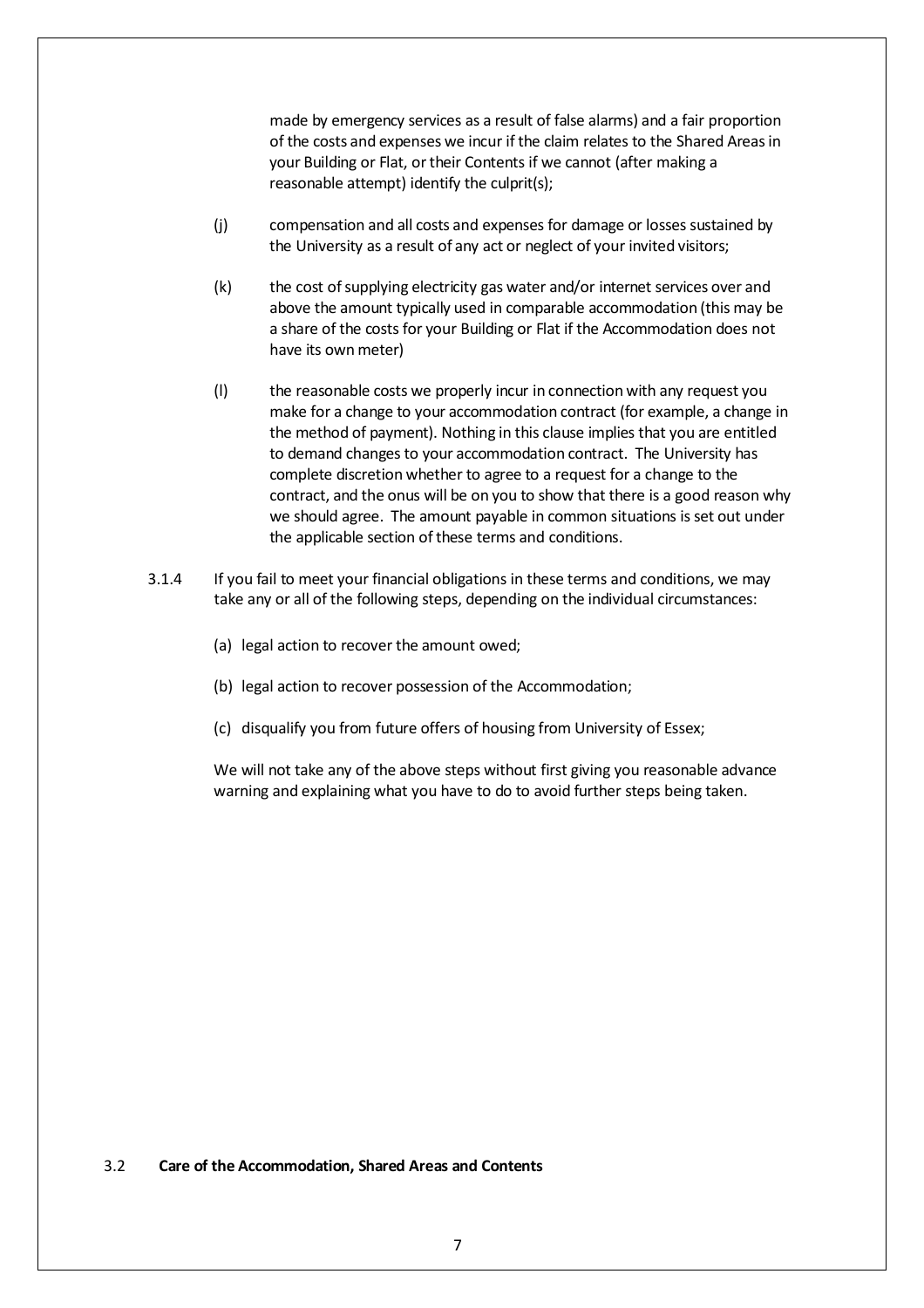- 3.2.1 Within 7 days of collecting your keys you must check the Accommodation and Contents. You must tell usin writing if you find any defects. If you do not inform us of any damage or defects, it may be difficult for you to prove later that they were not your fault.
- <span id="page-7-0"></span>3.2.2 You must keep the Accommodation and its Contents in a clean and tidy condition and not damage them. During the Period of Stay youmust place your rubbish in the kitchen bins, including your bedroom waste if applicable which we will empty if you live on South Campus, North Campus, The Meadows, The Copse or The Quays, Residents living in the Maltings must empty their kitchen bins into the external bins provided. Recycling bins are made available within the accommodation and must be utilised as appropriate
- 3.2.3 At the end of the Period of Stay, you must move out and leave the Accommodation and its Contents in good clean condition and cleared of all your personal belongings. When you move out, you may leave a reasonable amount of rubbish in the bin bags which we will provide nearthe end of your Period of Stay. A charity bag will also be made available so you are able to donate any unwanted items.
- 3.2.4 Jointly with other occupiers, you must keep the Shared Areas and their Contentsin a clean and tidy condition and not damage them. At the end of the Period of Stay, you must clear all of your personal belongings and rubbish from the Shared Areas (except for rubbish left in designated bin stores and recycling areas).
- 3.2.5 We will clean the Shared Areas regularly but cleaning rotas may change from time to time. You must give accessto allow cleanersto do their work. If a cleaner is refused access on more than 2 consecutive occasions, the cleaner islikely to report this to us as a possible welfare issue.
- 3.2.6 You must not alter, decorate, damage or attempt to repair any part of the Building or its Contents, or remove any Contents. The following are examples of what we will treat as alterations or damage:
	- (a) erecting wireless or TV aerials or satellite dishes; installing cable TV
	- (b) overloading electrical installations

(c) adding to or changing the telephone or information technology installations to the Accommodation (this clause does not prevent the Student from using IT equipment for normal study purposes, such as computers and printers, subject to the University's IT policy at [https://www1.essex.ac.uk/it/about/acceptable-use](https://www1.essex.ac.uk/it/about/acceptable-use-policy/default.aspx)[policy/default.aspx](https://www1.essex.ac.uk/it/about/acceptable-use-policy/default.aspx)

(d) blocking pipes, drains or taps (fat,sanitary products, baby wipes and hair are the worst offenders)

(e) allowing showers, baths, sinks or basins to overflow

(f) marks or holes where things have been fixed to the walls, floors or ceilings (using Blu Tack, white tack and similar products will leave a mark; adhesive tapes also leave marks)

(g) burns and scorch marks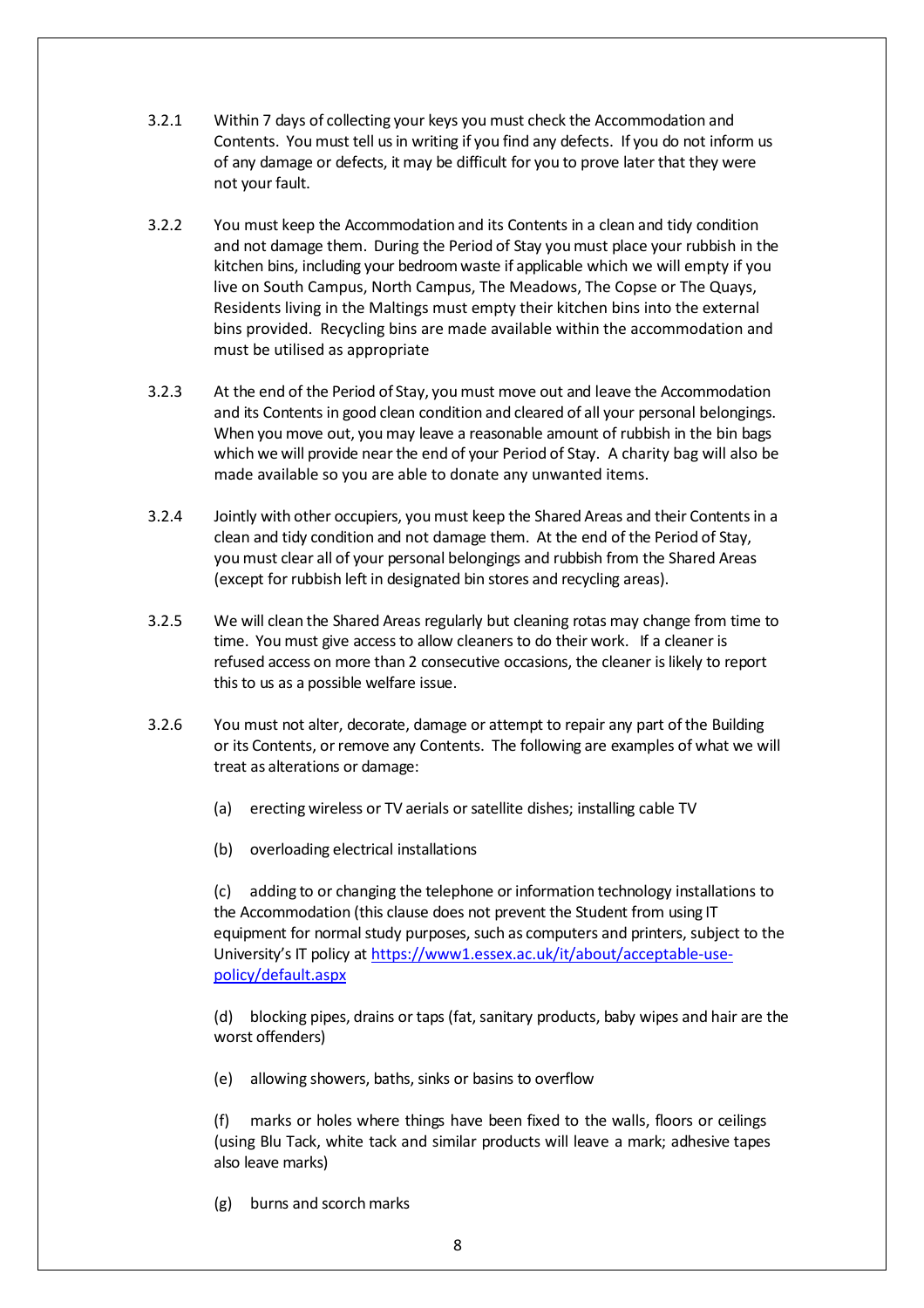- (h) changing or adding locks to windows or doors
- (i) interfering with restrictors on windows
- (j) cracks or breakages of glass(unless clearly caused from the outside by a third party.
- (k) changing or damaging floor coverings
- (l) any visible attempt at repair
- (m) staining from smoking
- 3.2.7 You must report any damage to the Building or its Contents to us as soon as practicable (and in any event within 24 hours) after you become aware of it. In an emergency, you should give first priority to your personal safety and remove yourself from any danger. As soon as the situation allows, you must contact a member of University staff. If you fail to report damage and as a result the damage becomes worse, you must pay us for dealing with the additional damage that could have been prevented if you had reported it at the appropriate time.
- 3.2.8 You will not have to pay usfor damage which is due to fair wear and tear. Fair wear and tear is the kind of wear, fading, or marking that typically occurs during occupation, however careful the occupier is. You will have to pay us for damage over and above this level, including accidental damage, unless our insurer pays for it. We have discretion whether or not to claim against our insurance, because of the effect this may have on future premiums, but we will exercise our discretion reasonably. For example, we will not ask you to pay for damage caused by natural flooding, but we may ask you to pay for damage caused by your carelessness or deliberate acts.
- 3.2.9 If damage orloss occurs at the Building and it is not possible for us (acting reasonably) to identify who is at fault, you must pay a fair and reasonable proportion of the cost of repairing the damage or reinstating the loss. You will not be required to contribute to loss or damage which in our reasonable opinion has been caused by an intruder, provided that you have complied with your obligations in these terms and conditions relating to University security.
- 3.2.10 You must take reasonable steps to avoid wasting fuel (eg by turning off lights and electrical equipment when not in use) or water and you must participate in any waste recycling schemes operated by the University or by others. Clause [2.6.4](#page-4-0) sets out your liability to pay for excessive fuel consumption.

#### 3.3 **Restrictions on use**

- 3.3.1 You must not use the Accommodation for any purpose other than as a study bedroom.
- 3.3.2 You must not run a business from any part of the Building.
- 3.3.3 You must notshare the Accommodation (except to the extent permitted by clause [7](#page-22-0) or clause [8](#page-23-0) where applicable, or if you have been allocated twin accommodation on a temporary basis) or sub-let it. You may only transfer occupancy to another person if you first obtain our written consent (see clauses [6.12](#page-22-1) to [6.15\)](#page-22-2).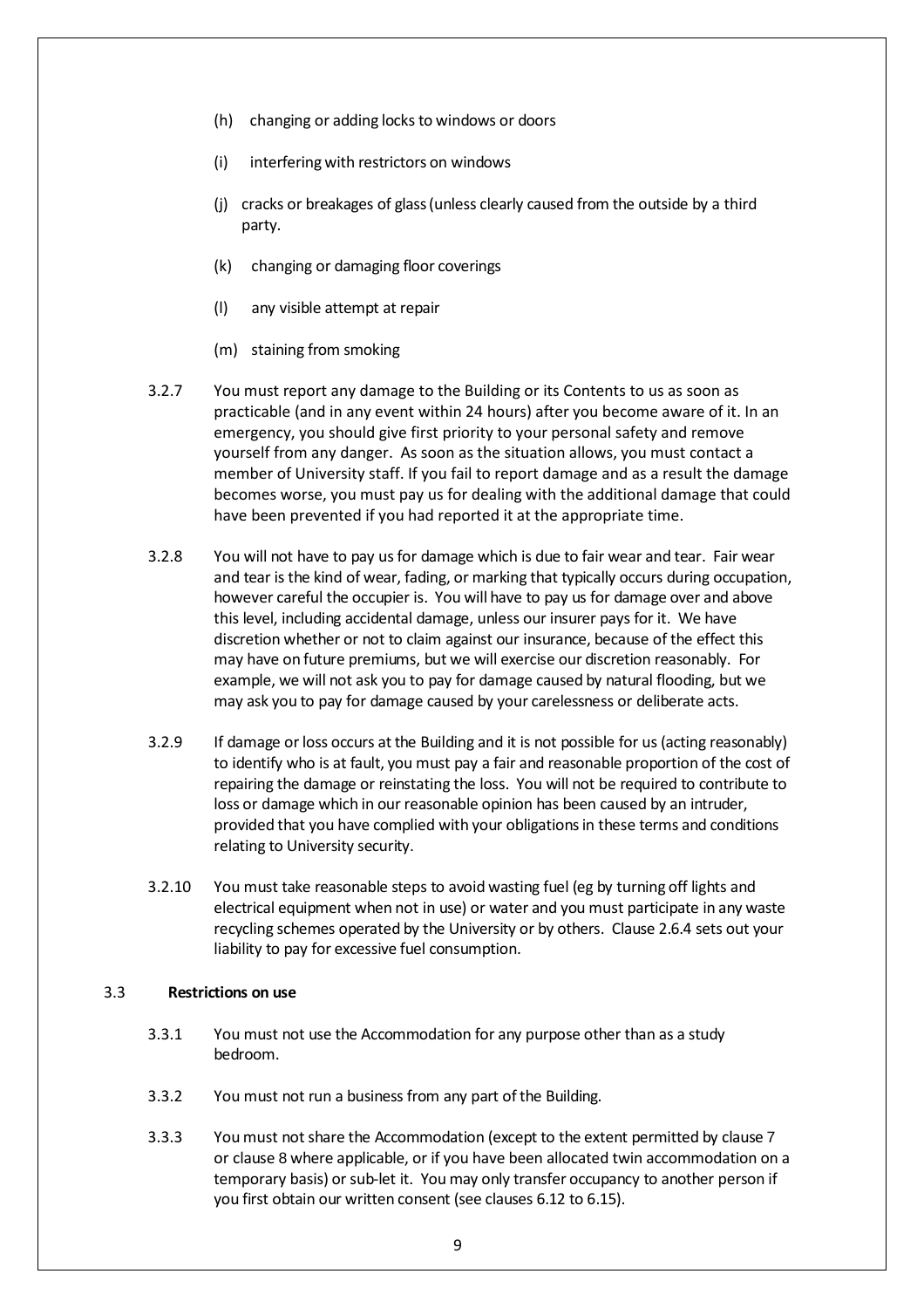- 3.3.4 You must not cause any nuisance, offence, disruption, harassment or persistent disturbance to others. Youmust take particular care not to cause any disturbance between midnight and 8.00 am.
- 3.3.5 You must not obstruct or cause an obstruction in any ofthe Shared Areas.
- 3.3.6 You must only cook or prepare food in the kitchens in the Shared Areas and you must not cook or prepare food in other parts of the Building.
- 3.3.7 You must not smoke in any part ofthe Building. If you smoke where smoking is not permitted, we may refer the matter to the authorities for prosecution and/or for disciplinary action within the University. Our staff and contractors may refuse to work in the Accommodation if it has a smoky atmosphere.
- 3.3.8 You must not keep any vehicle or vehicle partsin any part of the University other than (a) a bicycle in the designated cycle bays; or (b) a vehicle to assist you with a disability. You must not ride or drive any vehicle inside a Building unless it is a vehicle to assist you with a disability. Users of a vehicle to assist with their mobility impairment are requested to contact student support in advance, because the University may need to make reasonable adjustments to accommodate the vehicle (this does not impose an obligation on the University if the vehicle cannot reasonably be accommodated).
- 3.3.9 You must not bring additional furniture into the Building without first obtaining our written consent.
- 3.3.10 You must not bring any electrical equipment (including travel adaptors, multi plug adaptors and extension leads) into the Building unlessit is used for its designated purpose, is compatible with the UK mains supply and meets University and UK standards. Refrigerators are only permitted in study bedrooms where there is a specific medical need. To be granted permission for your refrigerator, please contact the Student Services Hub. Further information on electrical equipment can be found at

[https://www1.essex.ac.uk/accommodation/safety/electricalsafety/. A](https://www1.essex.ac.uk/accommodation/safety/electricalsafety/)ny equipment you wish to use must operate between **220-240 Volts 50Hz**.

- 3.3.11 A list of prohibited electrical items that must not be used in the Accommodation may be viewed at <https://www1.essex.ac.uk/health-safety/equipment/electrical.aspx>. In addition you are not permitted to use anything which burns, smoulders or uses coals, charcoal or has a naked flame in the residences.
- 3.3.12 You must use any electrical equipment provided by the University only for its intended purpose and in accordance with any instructions we have given you. You must promptly report to us any electrical equipment which you believe may be faulty. You must not attempt to repair or modify any of our electrical equipment or installations.
- 3.3.13 You must not overload electrical installations such as plugging multiple items of equipment or adaptors into one mains socket. You must not operate several high wattage appliances at the same time from a single extension lead. (High wattage appliances are typically those that generate heat such as kettles, irons, hair dryers, hair straighteners or hair tongs. Low wattage appliances generally include computer equipment and mobile phone chargers.)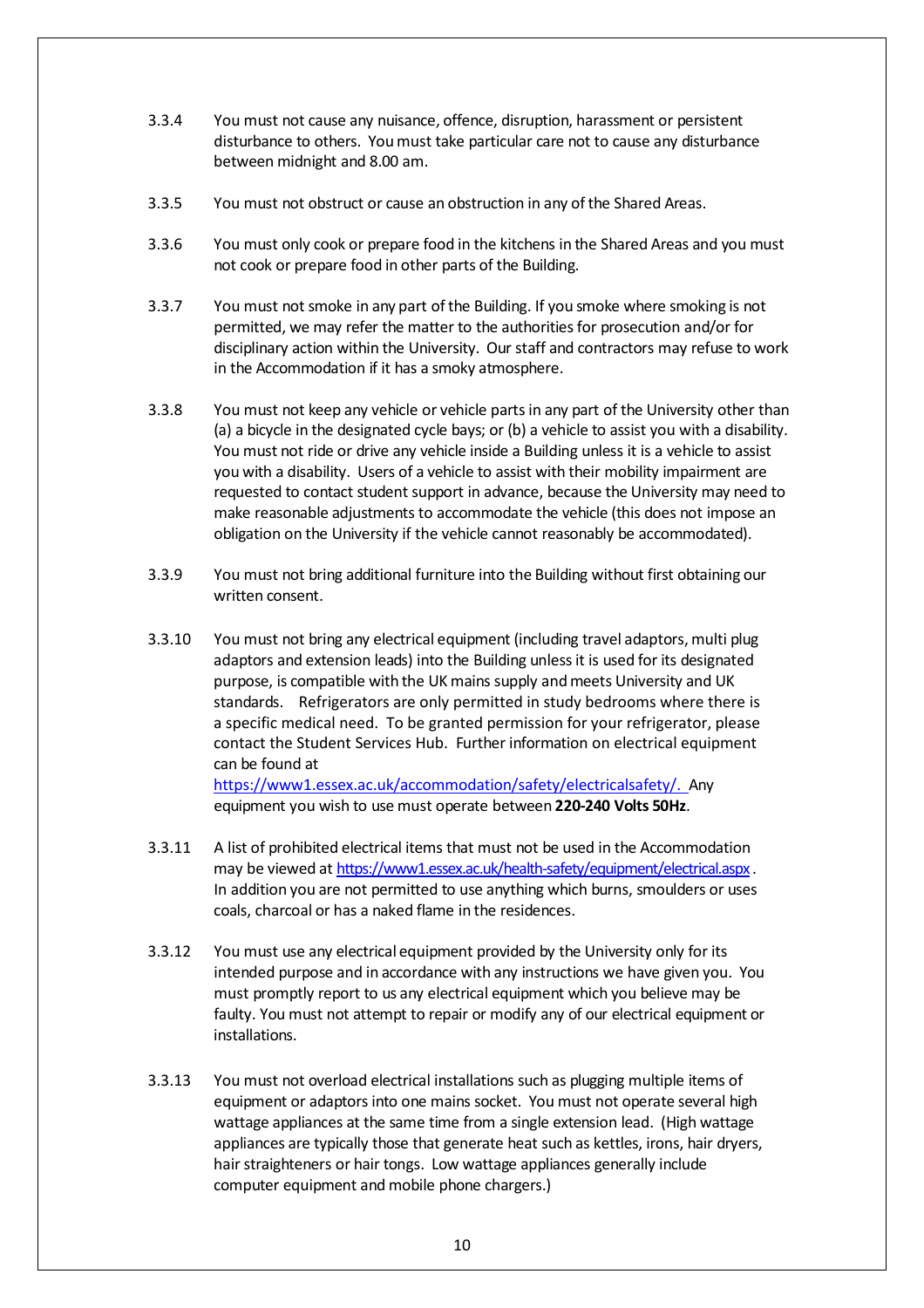- 3.3.14 You must not bring any animal to the University unless it is trained to help you with your disability. You are requested to notify student support in advance if you need to bring your assistance animal to University, as adjustments may need to be made to accommodate it. You will be responsible for the proper care and control of your assistance animal and any damage or nuisance which it causes
- 3.3.15 You must immediately upon our request cease to use any item which, in our reasonable opinion is unsafe or unsuitable in a multi-occupied building. If you do not do asrequested, we may remove the item without giving you further warning, but we will normally return it to you at the end of the Period of Stay. We may charge you a reasonable fee for storage. We will not be liable to you if we dispose of any animal, or any item which is perishable or which it is illegal for you to have in your possession.
- 3.3.16 You must comply with all applicable legislation to avoid your actions or negligence having an adverse effect on the University or on the owners or occupiers of nearby property. You must comply with all relevant University health and safety policies and standards and instructions given by University staff, which has been made in order for the University to meet its legal requirements. See

<https://www1.essex.ac.uk/staff/ohs/about/default.aspx> <https://www1.essex.ac.uk/accommodation/safety/electricalsafety/> and <https://www1.essex.ac.uk/estates/emergencies/default.aspx>

- 3.3.17 You must not leave the Accommodation unoccupied for a continuous period of 7 days or more without notifying us. If you are away for 7 days or more, we will need to visit the Accommodation in your absence to flush the water supply in order to comply with our health and safety responsibilities
- 3.3.18 You must only use the internet services provided in your accommodation as permitted by the University's Internet Usage Policy at <https://www1.essex.ac.uk/it/about/acceptable-use-policy/default.aspx> and the terms and conditions applicable to the telecommunications services provided by Glide (se[e http://my.studentcom.co.uk/terms-and-conditions\)](http://my.studentcom.co.uk/terms-and-conditions). We may refer any breach of these policies for disciplinary action if we consider it to be appropriate.
- 3.3.19 We may end orsuspend your accessto the internet service, without liability to you, if you fail to comply with any provision in the policies referred to in 3.3.18 or if any payment due under your contract with us is 14 days or more overdue.

3.4 **Visitors and security**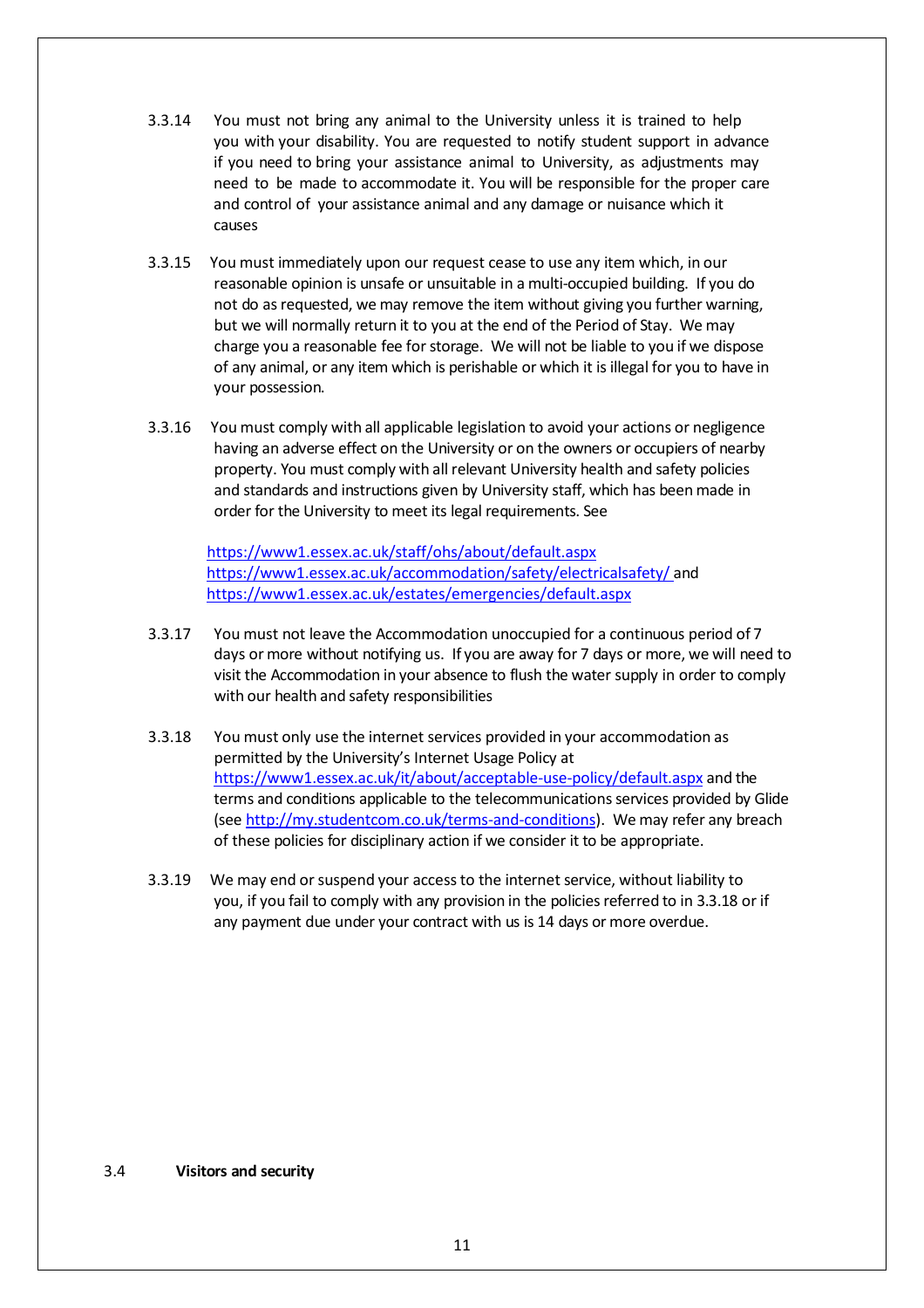- 3.4.1 You are responsible for the actions or negligence of all your invited visitors and you must pay us for any damage which your visitors cause.
- 3.4.2 You must not have a party in the Building.
- 3.4.3 If you have guests, you are responsible for their conduct whilst they are on University property. You must make sure that they do not do anything that you would not be allowed to do under these terms and conditions. If your guest causes damage, you will be liable to pay for it. If your guest causes nuisance or any other incident which University staff attend, we will claim payment to make good any financial loss suffered by the university.
- 3.4.4 You cannot request permission for a guest to stay until two weeks after your autumn term contract commencement date because it is disruptive to the process of students settling in. After then, you are allowed to have one guest for an occasional stay of up to three night's duration. You will only be allowed to have a guest for longer if you obtain written permission from The Student Services Hub. You must notify The Student Services Hub of the name of each of your guests, and the dates of their stay. This is an important health and safety requirement, so if you often fail to comply with this rule, we may terminate your contract. We may refuse or withdraw permission to have guests if your guest causes a nuisance to others, or if their visit in any other way has an adverse effect on other residents and/or use of the facilities in the Building
- 3.4.5 Children under the age of 16 are not permitted in accommodation as overnight guests. They must be supervised by a responsible adult at all other times.
- 3.4.6 You must not at any time leave the Accommodation unoccupied without locking the door. You must not leave the main entrance to the Building unlocked. If the Accommodation is on the ground or first floor, you must not leave the Accommodation unoccupied without first closing and locking the window. If your room is not on the ground or first floor, you are still advised to close and lock the window whenever you leave the Accommodation.
- 3.4.7 You must not make any duplicates of keys or lend keys to anyone else.
- <span id="page-11-0"></span>3.4.8 At the end of the Period of Stay, or when youmove out of the Accommodation, you must return all keys to the publicised collection points. If you move out of the Accommodation and do not return all the Keys we issued to you, we will use reasonable attempts to contact you and give you a reasonable opportunity to return the Keys. If we are unable to contact you, or if you have moved out and not returned a key within 10 days of the due date for its return, we will either have another key made, or change the locks (whichever is reasonable in the circumstances). We will charge you for the cost of replacement, and claim payment to cover any additional financial loss incurred by the University.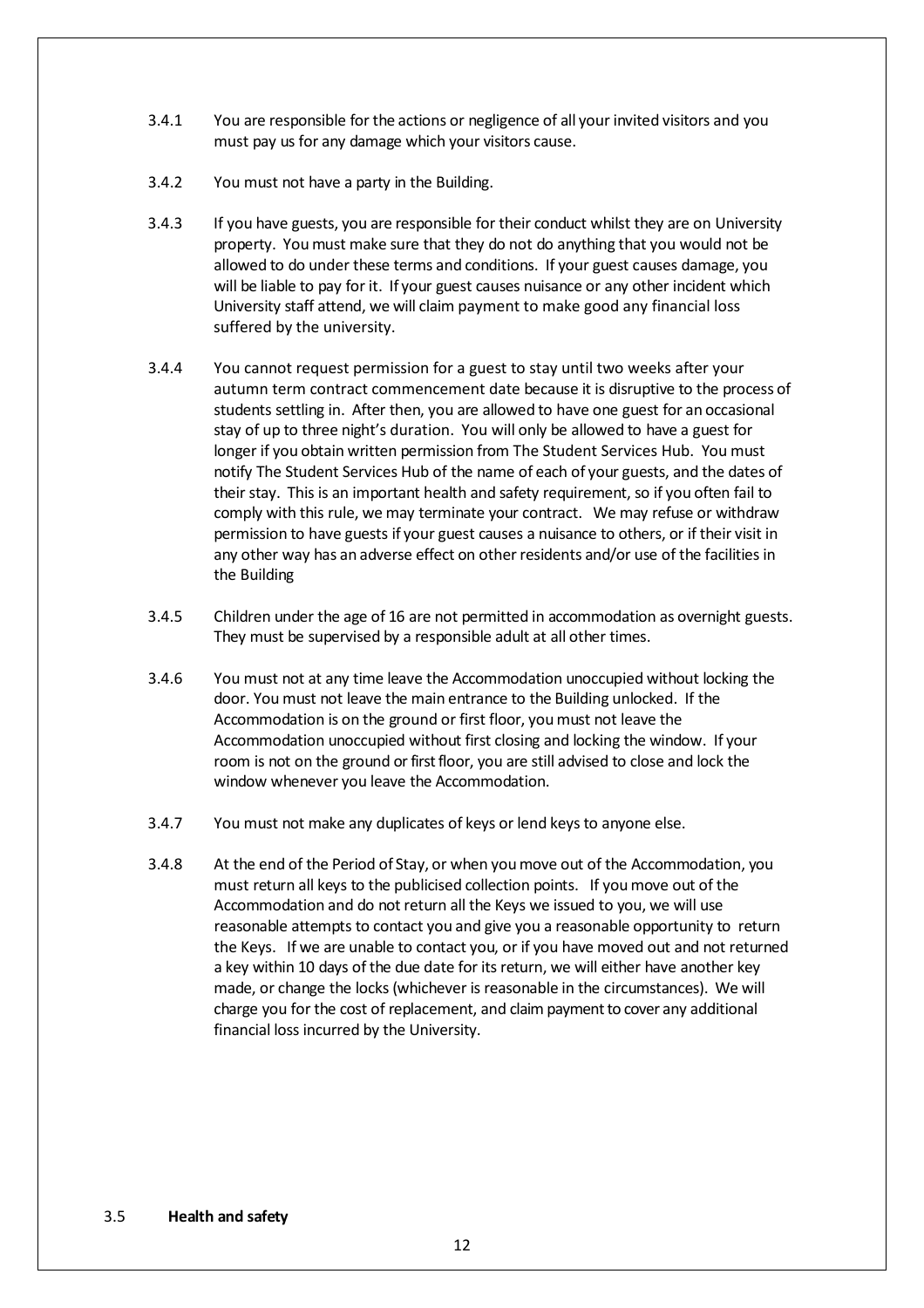- 3.5.1 You must not tamper with or mis-use fire prevention, fire safety or fire detection equipment
- 3.5.2 You must not raise any alarm without good cause.
- 3.5.3 You must immediately leave the building in the event of the fire alarm operating (other than at test times, which you will be informed of in advance).
- 3.5.4 You must not obstruct a fire escape route. We are entitled to remove any item obstructing a fire escape route. If we do this, we will leave a notice close to the scene, stating when and where the item may be collected. We may not allow collection until the end of term and/or may claim payment to cover any additional financial loss incurred by the University for the removal of the item and its return.
- 3.5.5 You must not wedge open any door in the Building which is a fire door and you must promptly report any fire door that fails to close properly.
- 3.5.6 If the Building has window restrictors, you must not remove, adapt, override or interfere with the restrictors in any way. You must promptly tell us if you are aware of a restrictor which is not operating correctly, or is missing.
- 3.5.7 To avoid the risk of injury to others, you must not throw or drop any item from a window in the Building, or place anything on a window ledge which could fall out of the window.
- 3.5.8 You must not enter any parts of the Building that are not designed as living accommodation or designated as providing access to living accommodation. You must not go onto any roof or canopy, or into any plant room, service area, or bypass any sign indicating that access is restricted.
- 3.5.9 Contact details for health and safety matters are given at: [https://www1.essex.ac.uk/accommodation/contact\\_us/default.aspx](https://www1.essex.ac.uk/accommodation/contact_us/default.aspx)
- NOTE: It is our policy to report breaches of the University's health and safety requirements to Student Conduct for disciplinary action under the Code of Student Conduct. It should also be noted that many ofthe obligations in clause [3.5](#page-11-0) are also a criminal offence. It is our policy to refer serious incidents (i.e. those that have or could have resulted in significant harm) to the authorities for prosecution. A conviction could seriously affect your career prospects; result in a heavy fine or a prison sentence.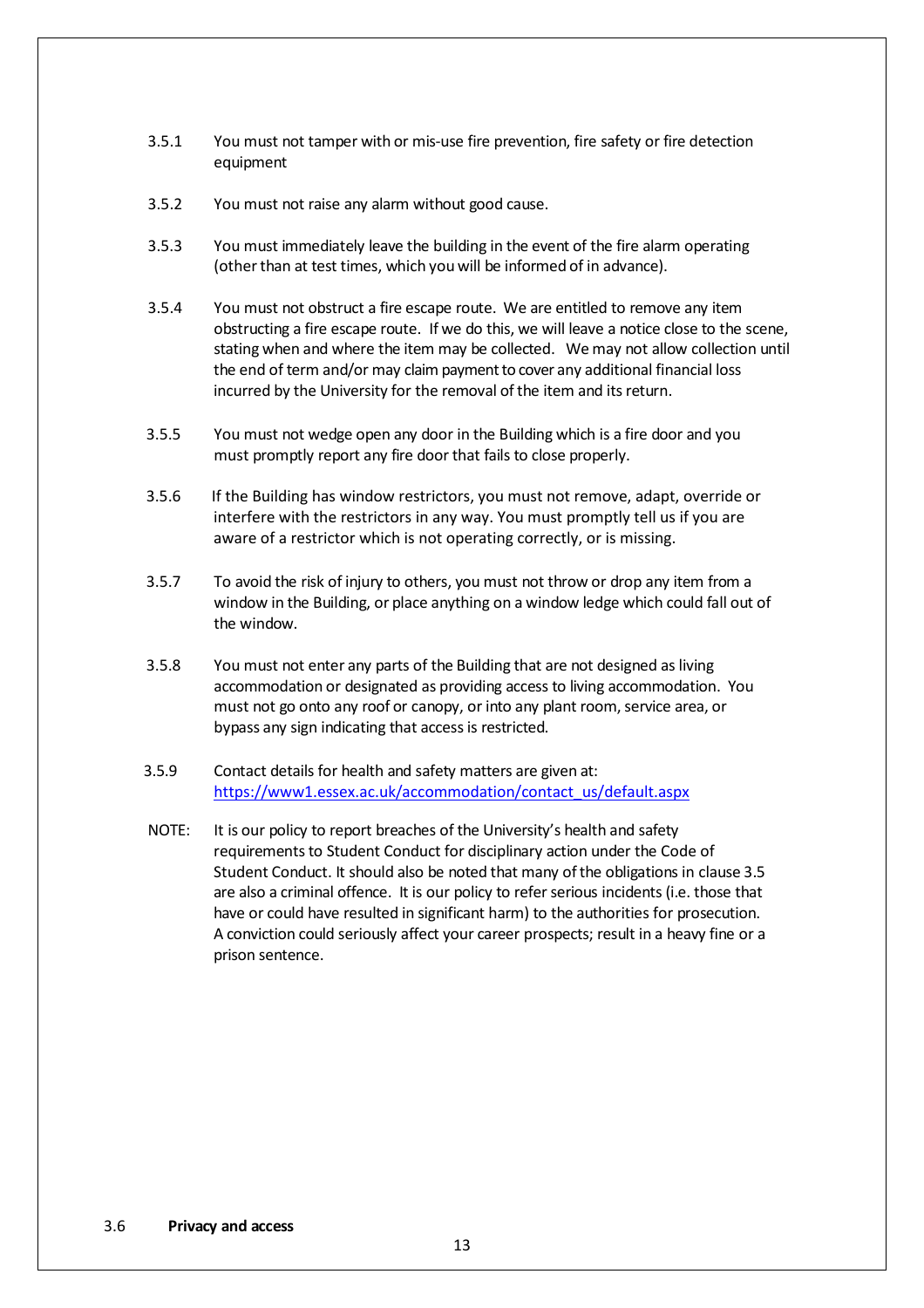- 3.6.1 You must give us accessto the Accommodation for the following purposes:
- (a) showing the Accommodation to prospective occupiers;
- (b) inspecting the Accommodation to ensure you are complying with your obligations in these terms and conditions, or for any other reasonable purpose;
- (c) repairing or maintaining the Accommodation or Contents or any work reasonably necessary or desirable on any other part of the Building;
- (d) remedying any breach of your obligations in these terms and conditionsif you have failed (after being given reasonable notice) to remedy the breach;
- (e) to abate a nuisance;
- (f) to deal with an emergency;
- (g) if you have not responded to our requests to make contact;
- (h) for any other reasonable purpose connected with the management of the Building.
- <span id="page-13-0"></span>3.6.2 We will normally give you 7 days' notice for planned maintenance projects and 24 hours' notice for viewings and routine inspections. Notice may be posted in the Shared Areas or given by any other reasonable means and you may not receive personal notification. We will be entitled to enter the Accommodation without notice to carry out planned preventative maintenance, repairs which you have asked us to do, to rectify a breach of your obligations, to abate a nuisance, to deal with an emergency or if we have serious concerns about your welfare.

### 3.7 **Official notices**

You must promptly give us a copy of any communication you receive which is likely to affect the University or the Accommodation.

## **4 UNIVERSITY'S OBLIGATIONS**

#### 4.1 **Care of the Building and Contents**

- 4.1.1 At the start of the Period of Stay, we will ensure that the Building and its Contents are in reasonably clean and sound condition. During the Period of Stay, we will keep the Building and its Contents in good repair and proper working order.
- 4.1.2 If you report any significant defect, we will carry out appropriate maintenance, repair or replacement within a reasonable time of receiving your report. We shall be entitled to charge you for the cost of maintenance, repair or replacement if that is reasonably necessary because of your action or neglect. We will make an allowance for depreciation against replacement costs. We may We will charge you for the cost of replacement, and claim payment to cover any additional financial loss incurred by the University if the work was a result of your act or neglect. We will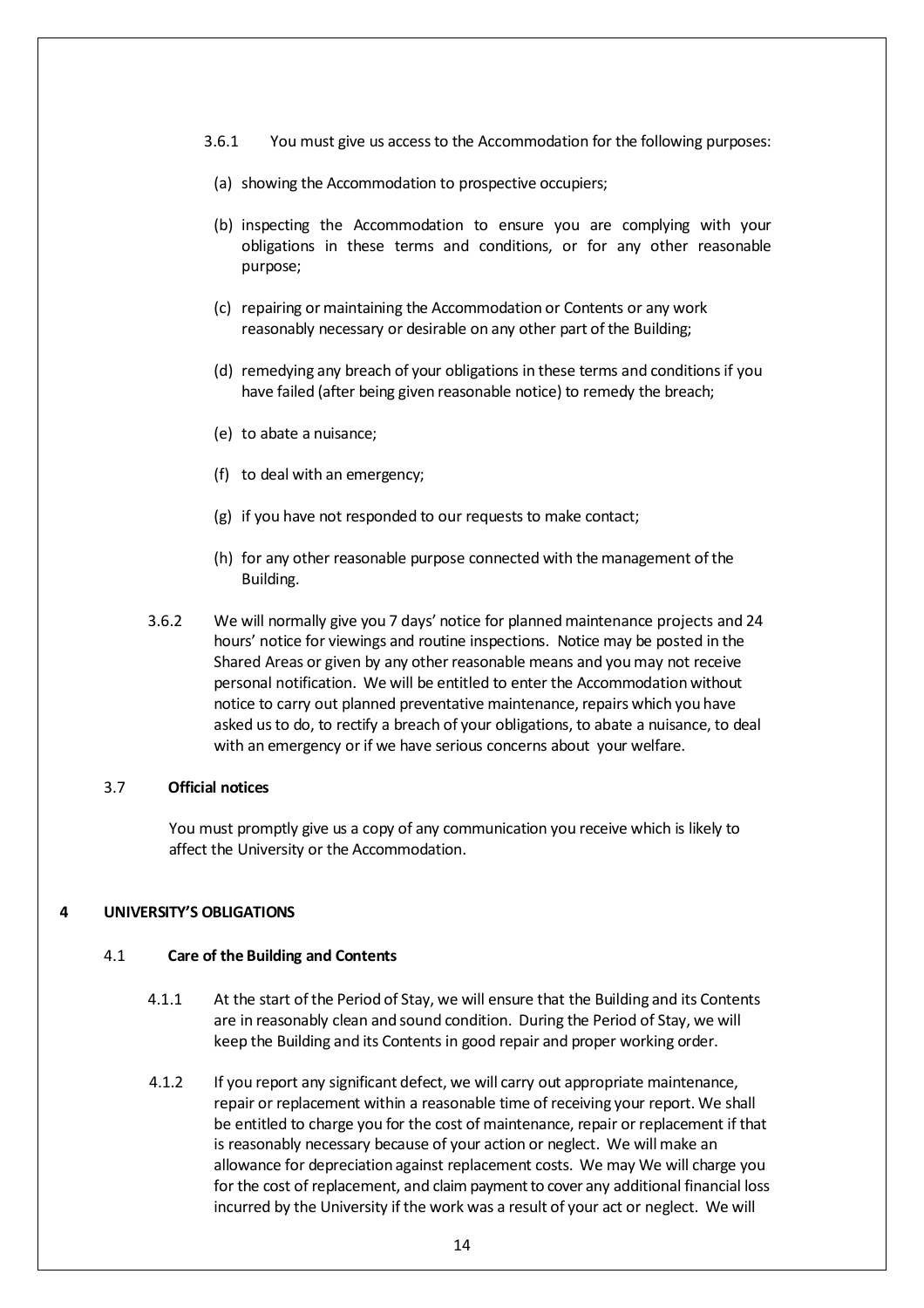not charge you for damage caused by fair wear and tear, or damage which the insurer pays for. We may ask you to pay the excess on our insurance policy (£5,000) or a share of it if the claim arose because you did not comply with these terms and conditions.

- 4.1.3 We will not be liable to repair any damage caused by you or your visitors, or replace any loss which you or your visitors caused, unless and until you or the insurers pay for it (any excess on the insurance policy being payable by you). Nothing in this clause implies that we will make a claim on our insurance if it would be reasonable for us in all the circumstances to expect you to bear the cost.
- 4.1.4 We shall be entitled to charge you a proportion of the cost of repairs or replacementsin the Shared Areasif they are reasonably necessary because of the actions or neglect of the occupiers and (after making reasonable investigations) the University cannot identify the culprit. You must pay us such charges within 14 days of us notifying you of the amount. We have discretion to waive a contribution to shared charges(for example, we could waive a shared damage charge if you can show that you were elsewhere when the damage occurred, but we have no obligation to do so). These charges are risk-based not fault-based. **By agreeing to live in the Building, you agree to accept a share of these charges.**
- 4.1.5 As long as there is no risk to health and safety or security, we may delay carrying out a repair or replacement until you and/or the other occupiers pay for the loss or damage caused by your actions or neglect. If we decide not to delay and we pay out of our own resourcesthat will not prevent usfrom claiming the cost of repair or replacement from you and/or the other occupiers after the event.
- 4.1.6 We shall not be liable for loss of or interruption to any services to the Building if we make reasonable attempts to restore the supply.
- 4.1.7 We shall not be liable to carry out any repair or replacement until we become aware that the repair or replacement is needed.
- 4.1.8 Details of the Services listed in clause [2.6,](#page-3-1) can be viewed on our website at [https://www1.essex.ac.uk/accommodation/facilities/default.aspx.](https://www1.essex.ac.uk/accommodation/facilities/default.aspx) Here you will find reporting procedures and response times forrepairs, details of arrangements for refuse collection and expected clearance times for ice, snow and leaves from university grounds. For residents of The Maltings, this information will be held at The Maltings Reception.

## 4.2 **Privacy and access**

- 4.2.1 We will not interrupt your occupation of the Accommodation more than is reasonably necessary, particularly during examination periods. Except in the case of an emergency or where you have reported the need for repair (or other problem preventing use of the Accommodation), we will give you reasonable notice before entering the Accommodation during term-time. The usual notice periods are set out in clause [3.6.2.](#page-13-0)
- 4.2.2 We will not disclose personal information about you except:
	- (a) as permitted by clause [5.1](#page-18-0) of these terms and conditions;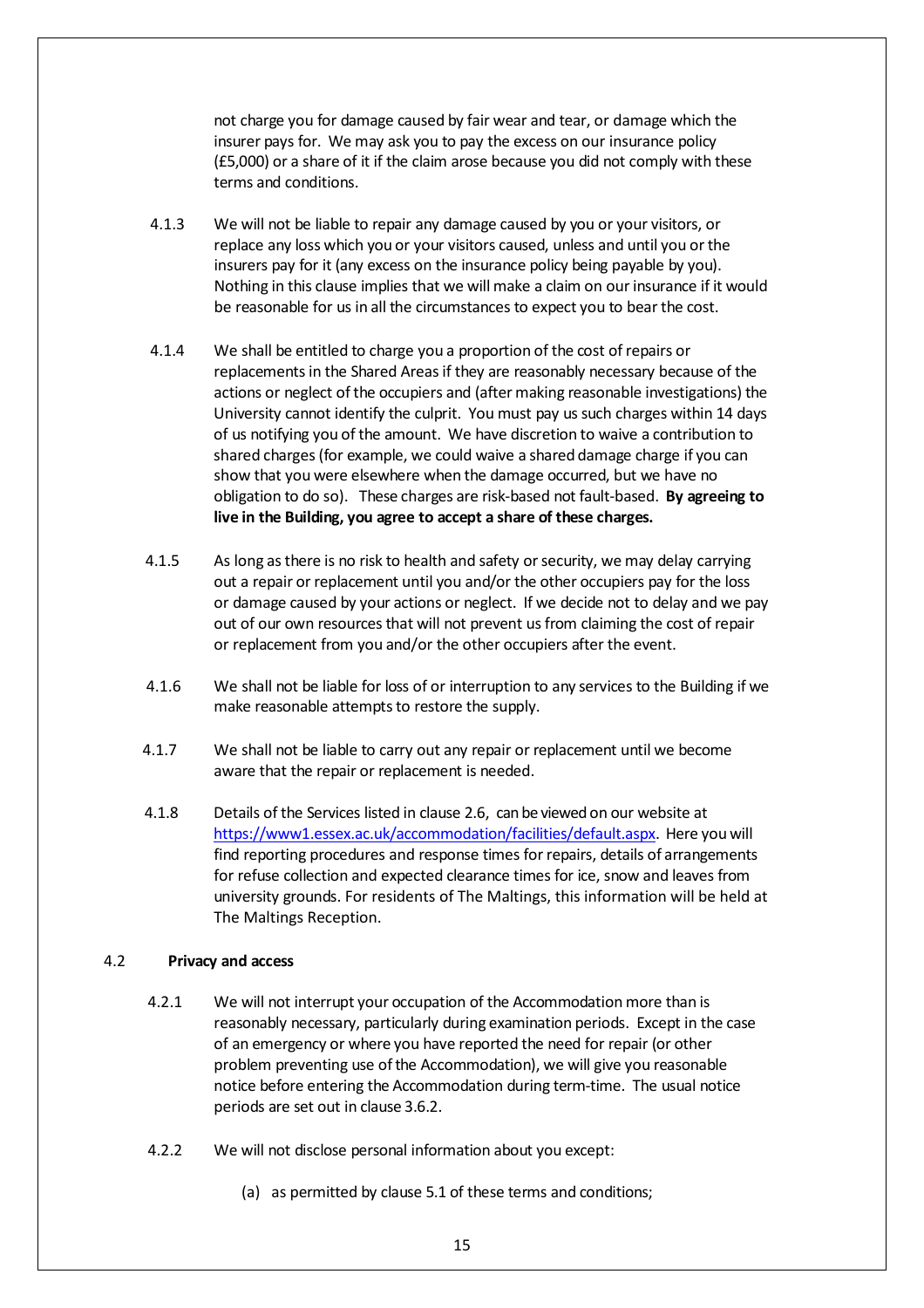- (b) where there is serious risk of harm to you or to someone else; or
- (c) where there is serious damage to property or a risk of such damage.

### 4.3 **Insurance**

- 4.3.1 We will keep the Building insured against such risks as we consider reasonably necessary.
- <span id="page-15-0"></span>4.3.2 We will provide you with a link to the current summary of buildings insurance cover at the start of the Period of Stay.
- 4.3.3 If damage by an Insured Risk occurs, we will spend the money we receive from the insurer on repairing or rebuilding the Building, but only if:
	- (a) we are able to obtain all necessary permissions; and
	- (b) repair or rebuilding is economically feasible and reasonably practicable.
- 4.3.4 If the Accommodation becomes uninhabitable because of an Insured Risk then, as long as you have not invalidated or substantially reduced the insurance cover by your own action or neglect:
	- (a) we will use reasonable endeavors to provide you with suitable substitute accommodation until the end of the Period of Stay or, if earlier, until the Accommodation is fit for habitation; and
	- (b) if we are not able to provide suitable substitute accommodation, we will release you from your accommodation contract without charge, but we will not be liable to pay you compensation other than reasonable local relocation expenses.

Substitute accommodationwill be suitable, and you must accept it, if it is similar in size, amenity and location to the Accommodation. The substitute accommodation does not have to be on campus. If we provide substitute accommodation, these terms and conditions shall apply whilst you are in occupation of it, or entitled to be in occupation of it.

<span id="page-15-1"></span>4.3.5 We will arrange andmaintain a block personal possessions insurance policy with Endsleigh. The policy is subject to limits of cover and other terms and conditions. A summary of the insurance cover in place at the time the Offer was made is available on our website at [https://www1.essex.ac.uk/accommodation/facilities/default.aspx.](http://www.essex.ac.uk/accommodation/facilities/default.aspx) However, the insurer may vary the terms of the cover from time to time and you should check the summary of cover again at the start of your Period of Stay and arrange to buy any additional cover that you think you need.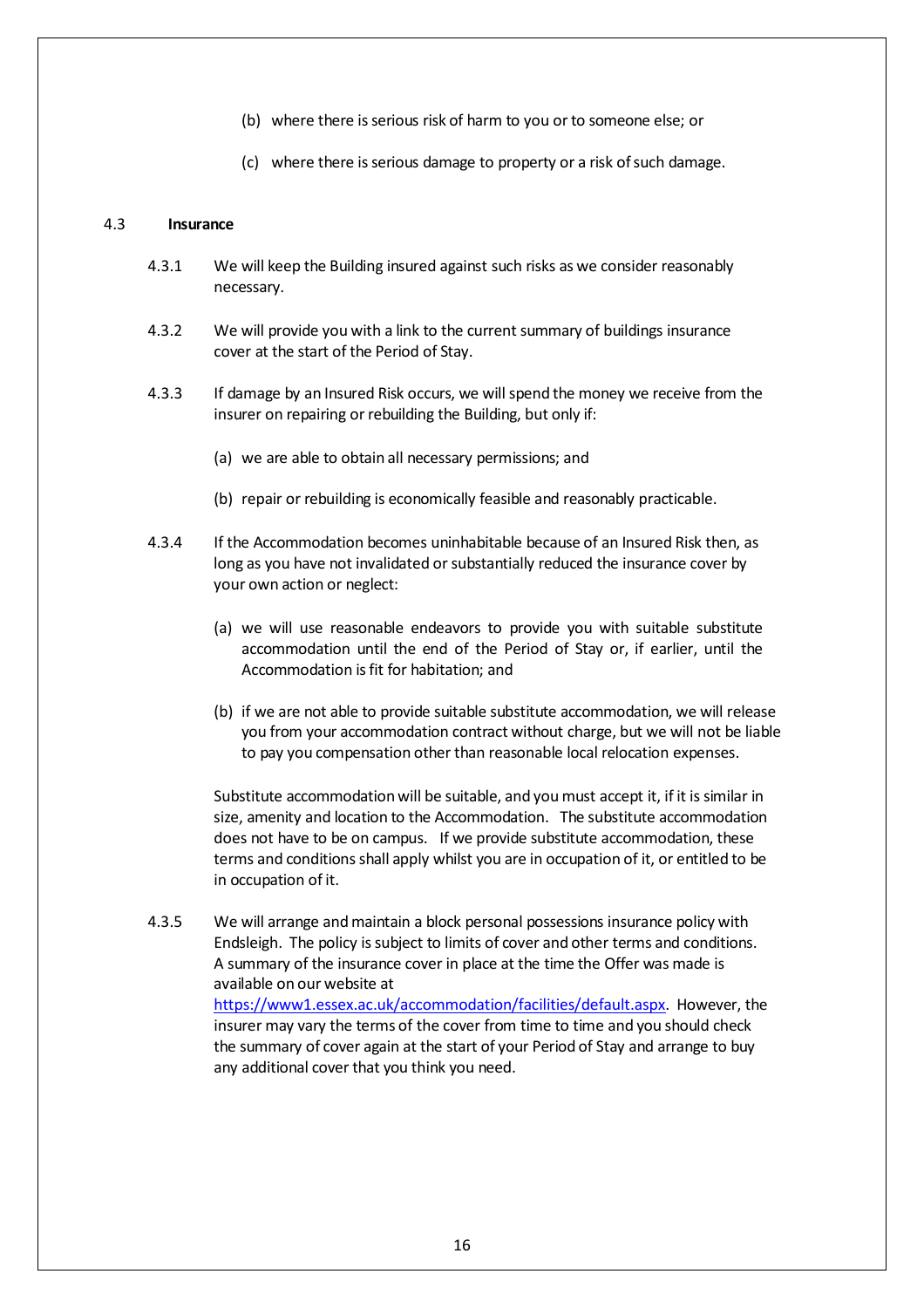### 4.4 **Information**

- 4.4.1 We will make the following available for you to inspect. Items (a), (c), (d) and (f) are available to view on-line. The other documents are available by prior arrangement with the University's Estates Management Department or for students living at the Maltings, the onsite reception:
	- (a) The Universities UK Code of Practice for the Management of Student Housing (se[e](http://www.universitiesuk.ac.uk/policy-and-analysis/reports/Documents/2016/accommodation-code-of-practice.pdf) [http://www.universitiesuk.ac.uk/policy-and](http://www.universitiesuk.ac.uk/policy-and-analysis/reports/Documents/2016/accommodation-code-of-practice.pdf)[analysis/reports/Documents/2016/accommodation-code-of-practice.pdf](http://www.universitiesuk.ac.uk/policy-and-analysis/reports/Documents/2016/accommodation-code-of-practice.pdf)) and The Accreditation Network UK (See http://www.nationalcode.org/Upload/File/NationalCode Private.pdf);
	- (b) Risk register for critical riskssuch as fire, outbreak of disease, or major disrepair and our procedures for dealing with such risks;
	- (c) University Standard for Electrical Safety and Portable Appliance Testing. See <https://www1.essex.ac.uk/health-safety/equipment/electrical.aspx>
	- (d) Fault reporting and emergency procedures for use of the laundry. For students living at North Campus, South Campus, The Meadows, The Quays and the Copse, Se[e http://www.circuit.co.uk/machine-faults-and](http://www.circuit.co.uk/machine-faults-and-breakdowns/)[breakdowns/;](http://www.circuit.co.uk/machine-faults-and-breakdowns/) For students residing at the Maltings see [http://www.washstation.co.uk;](http://www.washstation.co.uk/)
	- (e) Security plan;
	- (f) Service level statement on reporting and rectification of building defects (see [https://www1.essex.ac.uk/estates/documents/sls-accommodation.pdf;\)](https://www1.essex.ac.uk/estates/documents/sls-accommodation.pdf;)
	- (g) Planning consents and building regulations approvals(if any) applicable to the Accommodation;
- 4.4.2 Early on during your Period of Stay, we will provide you with information and advice on:
	- (a) action to be taken in the event of an emergency, including emergency contact details, how to call an ambulance, where to get first aid, and how to report an accident, near miss or any health or safety concern;
	- (b) health and safety matters such as how to avoid common fire risks; safe cooking in the designated areas of the Building; why cooking in the Accommodation is a safety risk and in breach of your contract; electrical safety; the dangers of using candles or other naked flames or storing flammable material; fire extinguishers; the possibility of disciplinary action or criminal proceedings for mis-use of equipment provided for fire safety reasons;
	- (c) how to get accessto the Accommodation if you lose your Keys;
	- (d) cleaning frequencies and your responsibilities for cleaning;
	- (e) the respective roles and responsibilities of the University and its resident students;
	- (f) health, welfare, and guidance on communal living;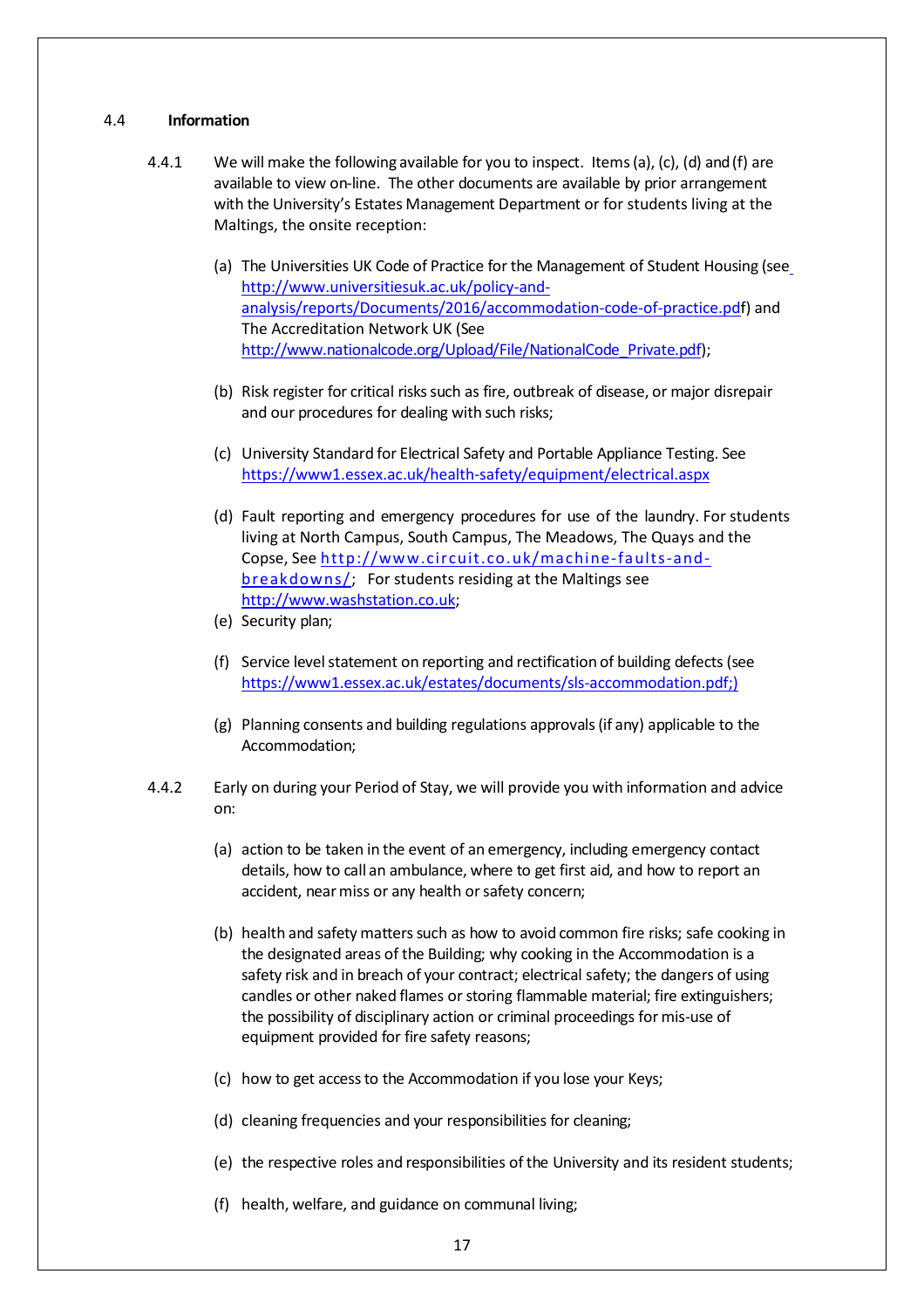- (g) where to get advice on financial difficulties;
- (h) where to get counselling;
- (i) how to register with a local health service;
- (j) the management structure for the University and contact details for the accommodation office and out-of-hours emergency contact details;
- (k) any special arrangements we will make to help with any disability you may have told us about.
- 4.4.3 We will give you a receipt for any of your property which we remove from the Accommodation (and we will only remove your property as permitted by these terms and conditions).
- 4.4.4 We will ensure security staff are clearly identified. Staff or contractors requiring access to the Accommodation will carry appropriate identification documents and allow you to inspect them.
- 4.4.5 We will ensure you are given clear and appropriate instructions for using any equipment which you need to operate in the Building.
- 4.5 Much of the information which must be provided under The Provision of Services Regulations 2009 (SI 2009/2999) is given in the Offer or elsewhere in these terms and conditions.
	- (a) The point of contact for direct communication with the University isthe accommodation office for the Building. At Colchester Campus, is the Silberrad Centre; the Copse Reception for the Meadows and The Copse and The Quays reception for the Quays; or the Maltings Reception for residents at The Maltings At Southend Campus, this is University Square reception. Opening hours, contact email addresses and telephone numbers are posted on our website at [https://www1.essex.ac.uk/students/contact/;](https://www1.essex.ac.uk/students/contact/)
	- (b) the point of contact for making complaints and forinformation requests about the Accommodation is The Silberrad Student Centre.
	- (c) The University's VAT registration number is GB 594 7948 65;
	- (d) The law which applies to the contract between  $(1)$  the University and  $(2)$  the Student is the law of England and the partiessubmit to the jurisdiction of the courts of England on all matters relating to the contract.
	- 4.5.1 The Buildings located on main campus are in the UUK Approved Code of Practice under the Housing Act 2004. Information about the code can be viewed at [http://www.universitiesuk.ac.uk/policy-and](http://www.universitiesuk.ac.uk/policy-and-analysis/reports/Documents/2016/accommodation-code-of-practice.pdf)[analysis/reports/Documents/2016/accommodation-code-of-practice.pdf.](http://www.universitiesuk.ac.uk/policy-and-analysis/reports/Documents/2016/accommodation-code-of-practice.pdf) The Buildings located at The Meadows, The Copse, The Quays and The Maltings are in the National Code of Standards for Larger Developments. Information about the code can be viewed at [http://www.nationalcode.org/Feeds.aspx?FeedType=Box&Key=F5C6A393-357C-](http://www.nationalcode.org/Feeds.aspx?FeedType=Box&amp%3Bamp%3Bamp%3Bamp%3BKey=F5C6A393-357C-4846-AC40-0077CCB309C9)[4846-AC40-0077CCB309C9.](http://www.nationalcode.org/Feeds.aspx?FeedType=Box&amp%3Bamp%3Bamp%3Bamp%3BKey=F5C6A393-357C-4846-AC40-0077CCB309C9)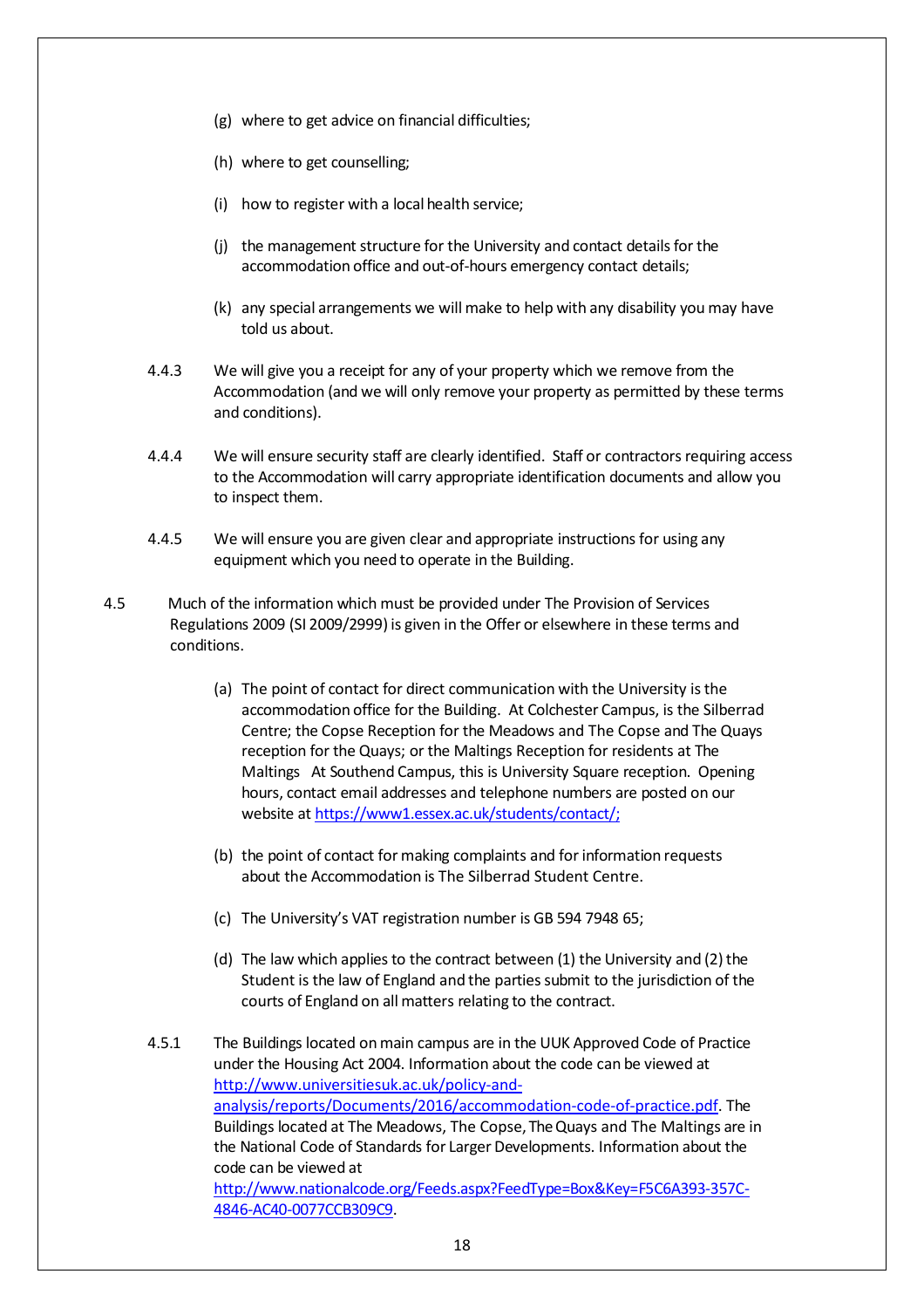# **5. OTHER CONDITIONS**

- <span id="page-18-0"></span>5.1 By entering into a contract for the Accommodation, you hereby authorise us to use information about you (personal data) for all lawful purposes in connection with your contract. These purposes include debt recovery, crime prevention and/or detection, the University's block insurance policy with Endsleigh, allocating rooms, providing relevant information to our agents, circumstances where there is a serious risk of harm, giving references and all matters arising from your membership of the University. This may include disclosing relevant information about you to the police, other law enforcement agencies, the Benefits Service, utility companies, local authorities, immigration authorities or other government agencies as well as our professional advisors. We will provide relevant information about you if we have to in order to comply with a court order. Your agreement to allow us to use your personal data includes our processing of personal data classed as 'sensitive', such as information about health, ethnicity and criminal records, where the circumstances require.
- 5.2 The University's liability forloss or damage to person or property is excluded unless the loss or damage is caused by the University's negligence or breach of its obligations in these terms and conditions. The University will not be liable to you for breach of contract if we are prevented from, or delayed in, performing our obligations due to circumstances or causes beyond our reasonable control. The University is not liable for failure of any service provided by a third party (such as the telecommunications services provided by Glide) unless service is interrupted because we have failed to pay our bills.
- 5.3 With the exception of claims for death or personal injury, our total liability to you under the contract for the Accommodation is limited to the Accommodation Fees.
- 5.4 Advertising includes photographs which are typical ofthe accommodation we offer. We do not guarantee or represent that the Accommodation will be the same as the accommodation in the photograph.
- 5.5 Any personal belongings you bring to the University are there at your own risk. Although your personal belongings (up to a maximum value of £3,000 in total) are insured under the University's block insurance policy with Endsleigh (see clauses [4.3.2](#page-15-0) and [4.3.5\)](#page-15-1) that insurance is subject to the conditions, exclusions, limitations and excesses of the policy. "Top-up" insurance cover is available direct from Endsleigh, and details of how to arrange this will be given at the start of the Period of Stay.
- 5.6 We may temporarily suspend use of any of the Shared Areas if they are not kept in a clean and tidy condition by the students using them.
- 5.7 Your contract for the Accommodation does not affect the disciplinary powers of the University (see <https://www.essex.ac.uk/governance/regulations/> ). If you breach the terms of your contract, we may take disciplinary action and/or legal proceedings against you.
- 5.8 You agree that we are entitled, at your expense, to remove from the Accommodation or any other part of the Building any article which it is illegal for you to possess, or which constitutes a serious nuisance, an obstruction or a fire or health or safety risk. Unless the item is alive or perishable or illegal, we will return it to you (if you ask us to do so) at the end of the Period of Stay. If the item is alive or perishable or illegal, we may dispose of it as we reasonably see fit without liability to you or its owner.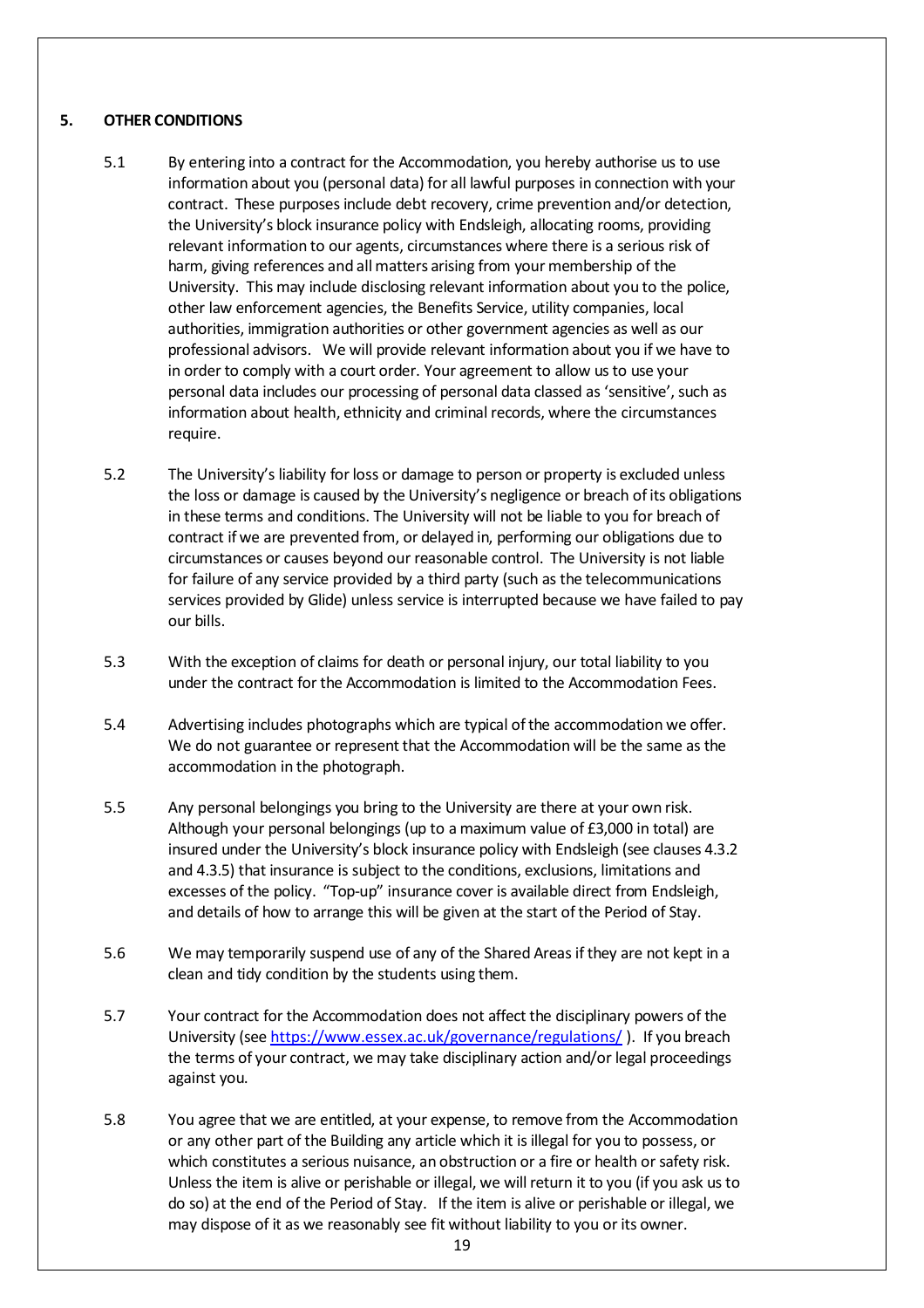- 5.9 We are entitled to remove any item you leave behind at the end of the Period of Stay and we shall be under no obligation to return it to you unless:
	- (a) the item appears to us to have a value of at least £100.00; and
	- (b) we are able to contact you; and
	- (c) you pay for postage and packing or collect the item.
- 5.10 The contract forthe Accommodation is an agreement for a common law tenancy (not an assured shorthold tenancy) by virtue of paragraph 8 of Schedule 1 to the Housing Act 1988.
- 5.11 Notices relating to the contract for the Accommodation must be in writing (which includes email, and noticesthat we post in the Building) and in the English language (or accompanied by a certified English translation). Notices delivered by hand are deemed served the day after delivery. Notices delivered by post are deemed served 2 working days after posting.
- 5.12 The contract forthe Accommodation is not intended to confer any benefit on anyone who is not party to it.
- 5.13 The Offer, these terms and conditions, the Code of Student Conduct Regulations (see [https://www.essex.ac.uk/governance/regulations/\)](https://www.essex.ac.uk/governance/regulations/), the terms of the University's block insurance policy (see [www.endsleigh.co.uk\)](http://www.endsleigh.co.uk/) and the terms and conditions applicable to the telecommunications services provided by Glide (see [http://my.studentcom.co.uk/terms-and](http://www.studentcom.co.uk/studentcom-terms-and-conditions.html)[conditions\)](http://www.studentcom.co.uk/studentcom-terms-and-conditions.html) for residents of North Campus, South Campus, The Meadows, The Quays or The Copse. For residents at The Maltings, the terms and conditions applicable to the telecommunications services provided by Ask4 (see [http://files.ask4.com/terms-of](http://files.ask4.com/terms-of-use/ask4-student-terms.pdf)[use/ask4-student-terms.pdf](http://files.ask4.com/terms-of-use/ask4-student-terms.pdf) and [contain](http://files.ask4.com/terms-of-use/ask4-student-terms.pdf) all the terms agreed between you and us at the time your contract for Accommodation comes into effect. Any variation to the terms will only be effective if agreed between you and our accommodation office. We will confirm any agreed variation of the contract to you in writing at the time the variation is made.

# **6 TERMINATION OF YOUR CONTRACT**

## **Termination by the University**

- <span id="page-19-0"></span>6.1. Unless you have made arrangements with our accommodation office for late arrival, we will be entitled (but not obliged) to terminate your contract for the Accommodation if you have not taken up residence within 7 days of the start of the Period of Stay. You will be liable to pay the Accommodation Fees up to and including the date we end the contract. If we choose not to end the contract, you will be liable to pay the Accommodation Feesfor the full Period of Stay. If you require your room held for more than two weeks, you must pay the first term's rent in order to secure your room.
- 6.2 We may terminate your contract for the Accommodation at any time by serving notice on you if:
	- (a) Any payment is overdue by 14 days or more; or
	- (b) You are in serious or persistent breach of any of your obligations; or
	- (c) You do not have status as amember of the University; or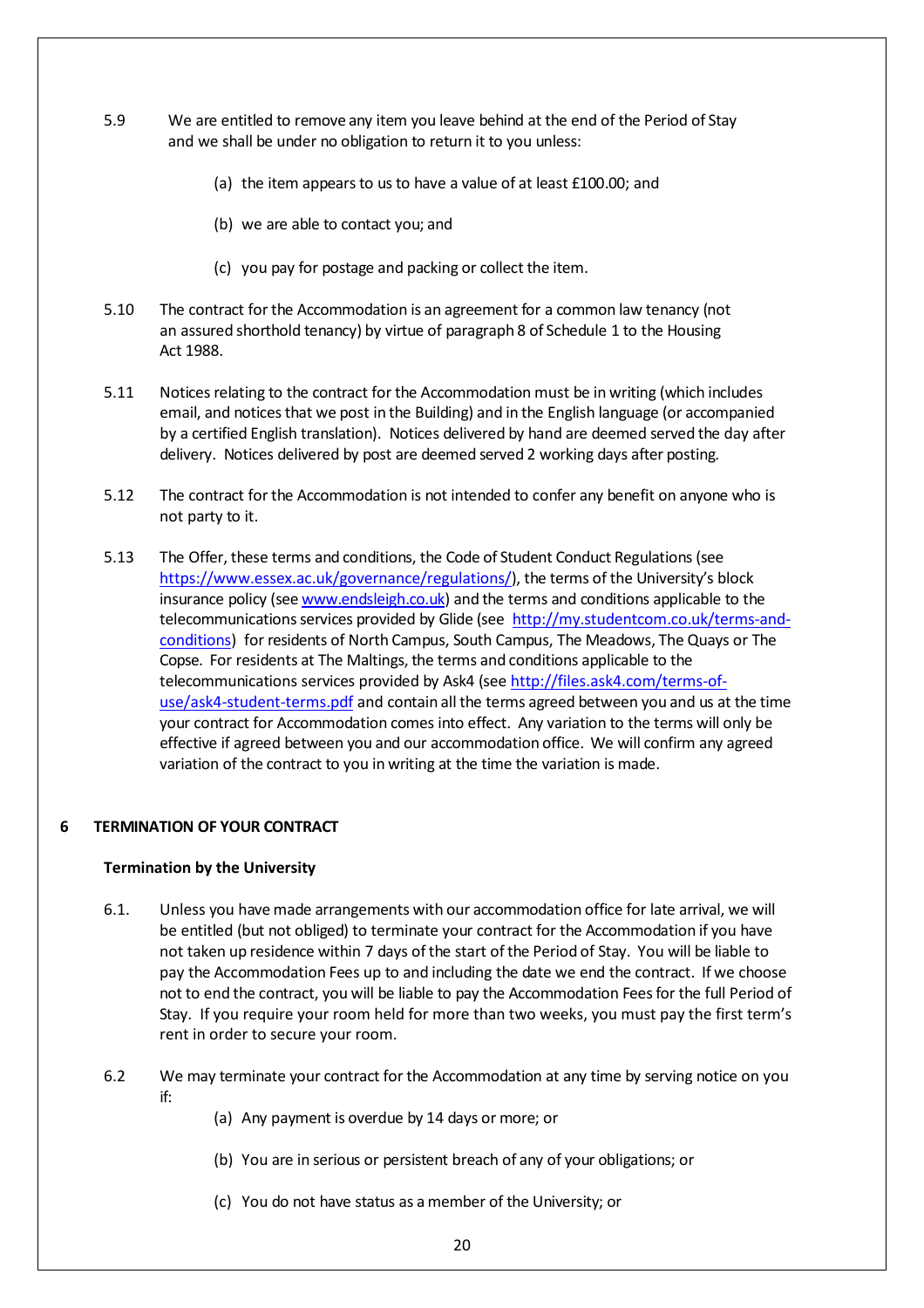- (d) Use of University facilities is withdrawn from you as a disciplinary sanction; or
- (e) In ourreasonable opinion your health or behaviour is a seriousrisk to you or other people, or to the University's or other people's property.
- 6.3 If you have not moved out of the Accommodation by the end of the notice period, we will apply to court for an order for possession (eviction). If the court finds in our favour, it may order you to pay the University's costs and/or pay for any extra time you were in occupation.

## **Termination by the Student**

- 6.4 Your contract with us is of fixed duration. You will not have the right to serve notice to quit, and your contract can only be ended in one of the ways set out in these terms and conditions.
- 6.5 If we receive a returned key from youwhile any part of the Period of Stay remains unexpired, that act on its own shall not bring your contract for the Accommodation to an end. You will continue to be liable for the Accommodation Fees until the end of the contracted Period of Stay or until someone else takes over your responsibility to pay them (see clause [6.13\)](#page-22-1).
- <span id="page-20-0"></span>6.6 If you apply to withdraw or intermit from your course of study at the University you should also visit the Accommodation Office to apply for early release from your accommodation contract. You will be asked to complete an Early Departure Form and specify the date you intend to vacate. The Accommodation Office will give you a decision about release from your accommodation contract within 14 days of receiving your completed Early Departure Form.

If your Early Departure request is approved, you must confirm to the Accommodation Office the date you will vacate the Accommodation (your "departure date"). The departure date should be within 14 days of the date that your academic school approves your withdrawal/intermission/de-registration from the University. We will advertise the Accommodation, stating that it is available to occupy from the day after your departure date. By 10am on your departure date you must remove all your belongings, leave your Accommodation clean and tidy and return all keys/fobs for your Accommodation to your local reception.

Provided we have agreed to your Early Departure request and left your Accommodation and the Contents by the departure date and as required by these terms and conditions, your tenancy will end on the first to occur of:

- (a) The expiry of one calendar month from your departure date;
- (b) The date the Accommodation is re-let.

If we do not agree your Early Departure request, or if you do not leave your Accommodation by you departure date, in the condition required by these terms, your tenancy will not end and you will continue to be liable to pay rent until the end of the tenancy, whether or not you are in occupation.

6.7 This clause applies if your contract is terminated early in any way other than as permitted by clause [6.6.](#page-20-0) If [your](#page-19-0) contract for the Accommodation is terminated early we will refund a fair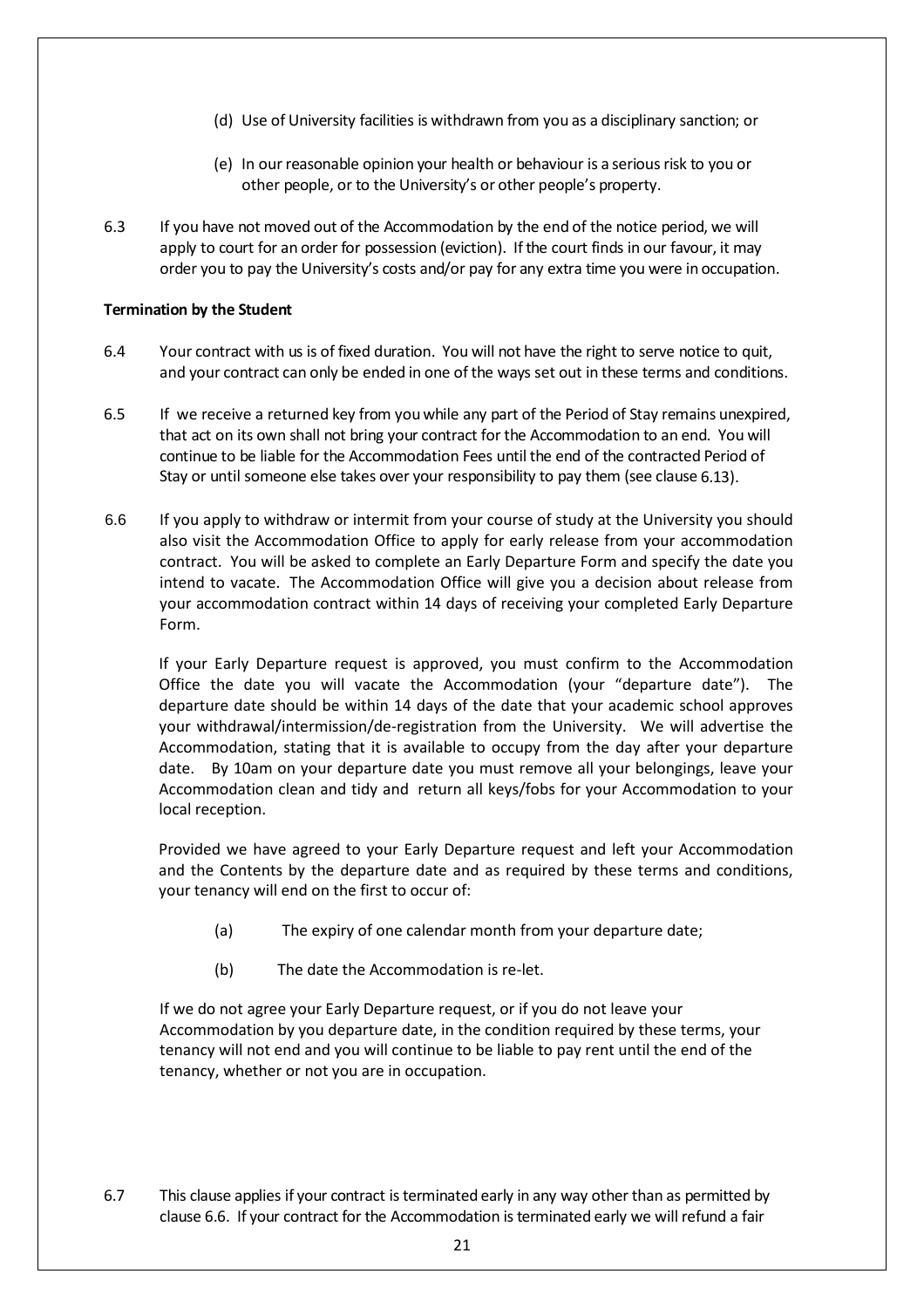proportion of pre-paid Accommodation Fees(after making any proper deductions to cover our losses) as soon as possible after the termination becomes effective. Except for cancellations made under clause [6.6,](#page-20-0) we [will](#page-19-0) only be obliged to refund Accommodation Fees once the vacancy caused by your early departure has been filled and to the extent that we suffer no loss. Asthe University is a charity and has a duty to safeguard its assets(including income from accommodation), if we are unable to fill your place, we will not give you any refund. We shall be entitled to fill any rooms which are already vacant before allocating people on our waiting list to the Accommodation. We will make vacated rooms available to other students for room exchanges, but room swappers will not be treated as replacement students for the purpose of releasing you from your obligation to pay the Accommodation Fees. This is because your departure still leaves us with an empty room that we expected to be paid for.

### **Relocations and room exchanges**

- 6.8 We reserve the right to relocate you to comparable alternative accommodation during the Period of Stay if it is reasonable to do so. For example, we may relocate you if the previous occupant has not vacated, if your Accommodation needs significant repair, if your Accommodation is in a new building that has not been completed on time, or in any other circumstances where relocation would be reasonable.
- 6.9 Relocation may be temporary or permanent, depending on the circumstances. If the Accommodation is not ready for you at the start of your Period of Stay, we will do what we reasonably can to make the Accommodation ready for you as soon as practicable, and we will place you in temporary alternative accommodation until your Accommodation is ready. We will give you reasonable assistance in moving out of your temporary accommodation into you Accommodation when it is ready for you. You agree to accept the alternative accommodation, and to move out of the temporary accommodation when your own Accommodation is ready for you. If your own Accommodation is still not ready for you within 14 weeks of the start of the Period of Stay, you will have the right to terminate your contract for the Accommodation, by giving us 7 days' written notice. We will refund the proportion of rent that relates to the period after you have vacated.
- 6.10 If we relocate you because you are in breach of one or more of your obligations, or if the relocation is made at your request, you agree to pay the University a combined cleaning and contract preparation fee of £50.
- <span id="page-21-0"></span>6.11 If you and another resident in one of our Buildings want to exchange rooms, both of you must apply to The Student Services Hub. Each of you must pay a contract preparation fee of £20 before we will progress the application. Permission to exchange rooms is in our discretion and the contract preparation fee is not refundable if you decide not to complete the exchange.
- 6.12 If you wish to move to a vacant room in a Building, youmust apply to our accommodation office. You must pay a combined cleaning and contract preparation fee of £50 before we will progress the application. Permission to move into an empty room isin our discretion and the contract preparation fee (£20) is not refundable if you decide not to complete the move. If we allow you to move, your contract will apply to the new room for the remainder of the Period of Stay. You may have to pay additional Accommodation Feesif the new room has a higher price than the Accommodation.

#### **Transferring your contract to someone else**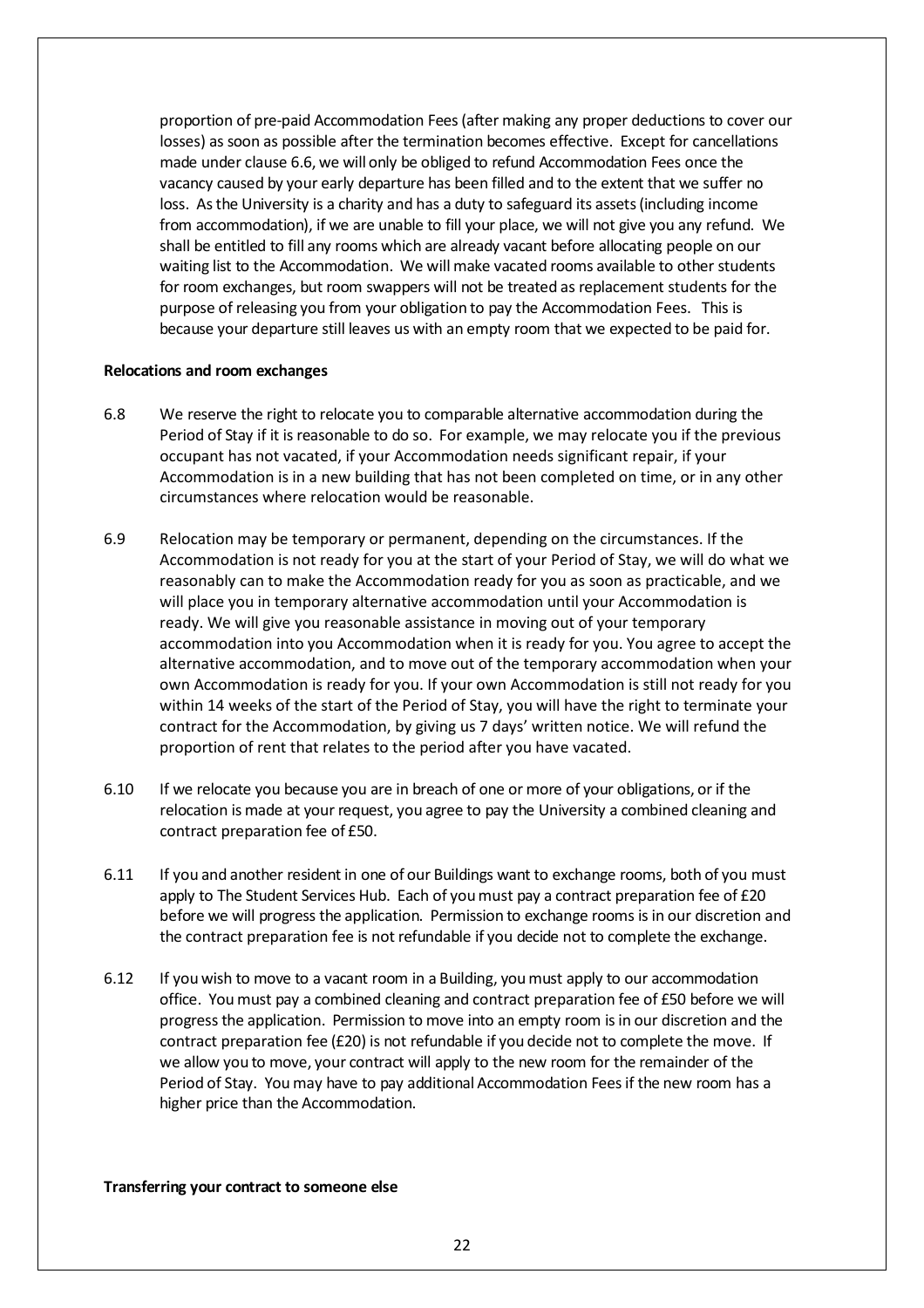- <span id="page-22-1"></span>6.13 If you want to leave University accommodation, you may apply to The Student Services Hub for permission to transfer your contract to another student. Permission is at the University's discretion, which we will use reasonably. We will only give permission if you have complied with your contract in all important respects and if your suggested replacement is:
	- a) a student at the University or at a partner institution
	- b) reasonably acceptable to us as an occupier of our accommodation;
	- c) in our reasonable opinion, compatible with the other residents in your Flat;
	- d) not already living in University-owned or University-administered accommodation.
- <span id="page-22-4"></span><span id="page-22-3"></span>6.14 Your replacement will have to enter into a contract forthe remainder of the Period of Stay. When they do this, the new contract will bring your contract to an end. You will still have to pay us any charges that arose before the contract ended. For example, if you caused damage to the room before your contract ended, you will still have to pay for that damage.
- <span id="page-22-2"></span>6.15 You may only make one application each term under clause [6.11,](#page-21-0) 6.12 [or 6.13.](#page-22-1) You may not make an application in the same term under more than one of these clauses.
- 6.16 If you exchange rooms, transfer agreements or move into a vacant room without obtaining our written permission in advance, youmust move back into the Accommodation if we ask you to do so. We may claim payment to cover any additional financial loss incurred by the University and/or refer the matter for disciplinary action for failing to comply with your obligations in these terms and conditions.

## **Completion and continuation students**

6.17 If you were registered as a continuation or completion student at the start of your contract, and you complete your academic work before the end of your contracted Period of Stay and stop being a registered student, you may terminate your contract by giving us 4 weeks' written notice. The notice must state the date on which it wassent to us and the date (which must be at least 4 weeks later) by which you will vacate the Accommodation. You will be liable for the Accommodation Fees and other charges payable under these terms and conditions until the second of these dates.

## <span id="page-22-0"></span>**7. DOUBLE ROOMS (IF PART OF A FLAT)**

- 7.1 Where the Accommodation is part of a Flat and is advertised as being a double room, this clause [7](#page-22-0) applies but not otherwise. Clause [8](#page-23-0) applies to self-contained accommodation.
- 7.2 If you wish to have a second person living in the Accommodation with you, you must notify us in writing of their name and provide us with such other information about them as we may reasonably require. If we agree to that person sharing the Accommodation, they will be a Permitted Occupier. As the person who has entered into the contract with us, you are liable for the Accommodation Fees, and for any loss or costs we incur as a result of the Permitted Occupier's presence in the Building.
- 7.3 If we have agreed to a Permitted Occupier sharing the Accommodation, youmay share it with them (and only with them). We will normally only agree to a Permitted Occupier if they are a student at the University and do not have a contract with us for another room.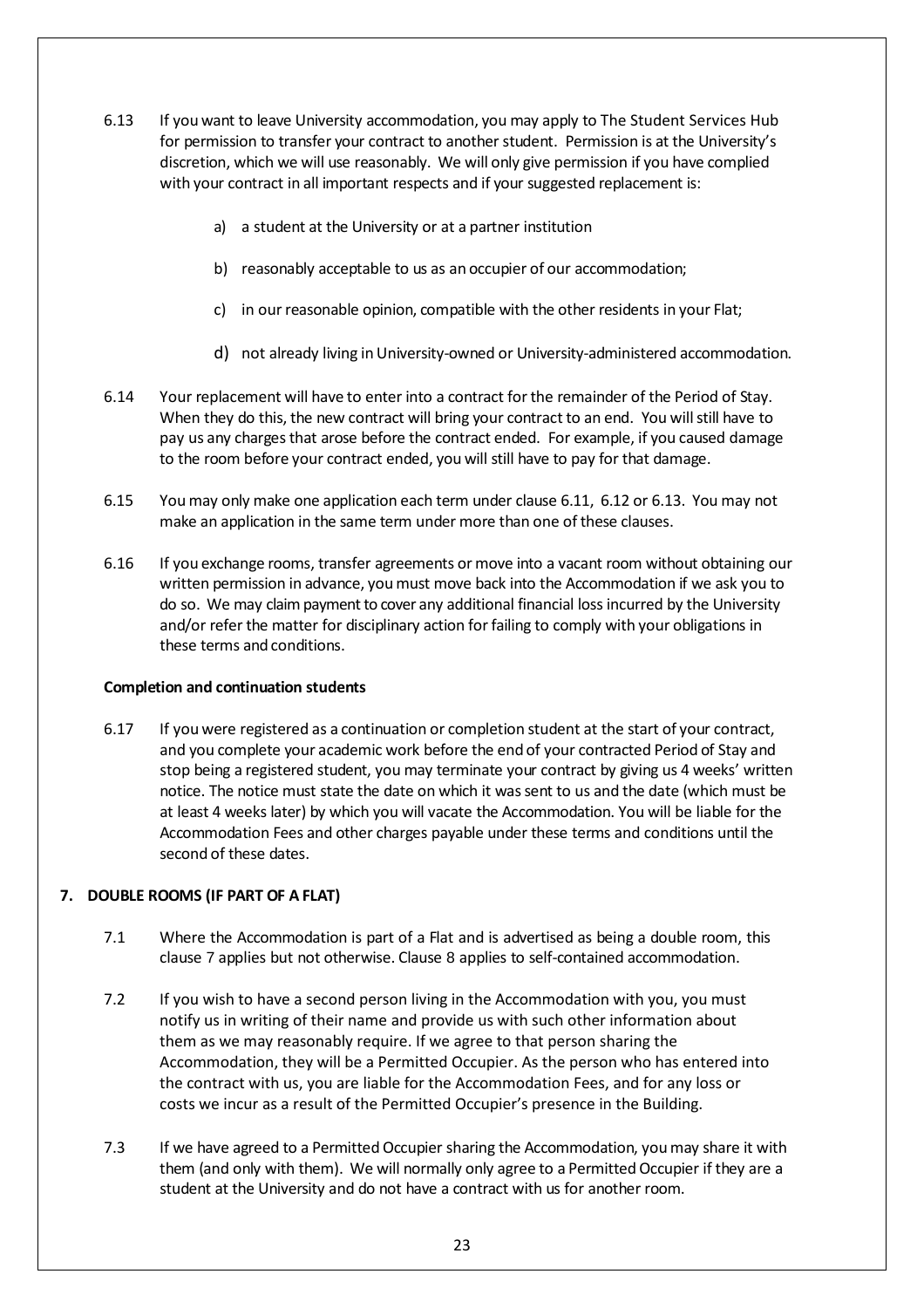- 7.4 You must inform us if the Permitted Occupier stops living at the Accommodation. You will remain liable for the Accommodation Fees in full, whether or not you have a Permitted Occupier living with you.
- 7.5 If you no longer wish to live at the Accommodation and the Permitted Occupier is a University student, youmay transfer the Accommodation contract to them in accordance [with](#page-22-1) [clauses](#page-22-1) 6.13(a) (b) (c) [and](#page-22-3) [clauses](#page-22-2) 6.14 to 6.16.
- 7.6 The University shall not be obliged to relocate either of you if you and the Permitted Occupier no longer want to live together.
- 7.7 It is your responsibility to make sure that any Permitted Occupier moves out of the Accommodation at the end of the Period of Stay. Youwill be responsible for any losses or costs we reasonably incur if they do not do so.

# <span id="page-23-0"></span>**8. SELF-CONTAINED ACCOMMODATION**

- 8.1 Where the Accommodation is self-contained (eg studio, bed-sit or single-household flat) this clause [8](#page-23-0) applies but not otherwise. Clause [7](#page-22-0) applies to double rooms which are in a shared Flat.
- 8.2 If you wish to have another person living in the Accommodation with you, you must notify us in writing of their name(s) and provide us with such other information about them as we may reasonably require. If we agree to those person(s) sharing the Accommodation, they will be Permitted Occupiers. As the person who has entered into the contract with us, you are liable for the Accommodation Fees, and for any loss or costs we incur as a result of the Permitted Occupiers' presence in the Building.
- 8.3 If we have agreed to a Permitted Occupiersharing the Accommodation, youmay share it with them (and only with them). We will normally only agree to a Permitted Occupier if they are members of your household.
- 8.4 You must inform us if the Permitted Occupier stops living at the Accommodation. You will remain liable for the Accommodation Fees in full, whether or not you have a Permitted Occupier living with you.
- 8.5 If you no longer wish to live at the Accommodation and at least one Permitted Occupier is a University student, youmay transfer the Accommodation contract to them in accordance with clauses [6.13](#page-22-1) [\(a\)](#page-22-1) [\(b\)](#page-22-4) [\(c\)](#page-22-4) and clauses [6.14](#page-22-3) to [6.16.](#page-22-2)
- 8.6 The University shall not be obliged to relocate either of you if you and the Permitted Occupier no longer want to live together.
- 8.7 It is your responsibility to make sure that any Permitted Occupier moves out of the Accommodation at the end of the Period of Stay. Youwill be responsible for any losses or costs we reasonably incur if they do not do so.
- 8.8 You will be responsible for removing your rubbish from the Accommodation and placing it in the external bins provided. We will not empty the kitchen bins as provided in clause [3.2.2.](#page-7-0)
- 8.9 You are not permitted to smoke in the Accommodation (or any Shared Areas serving it). We will not treat damage caused by smoking as fair wear and tear and you will be charged for damage/additional cleaning for the Accommodation or Contents by smoking.